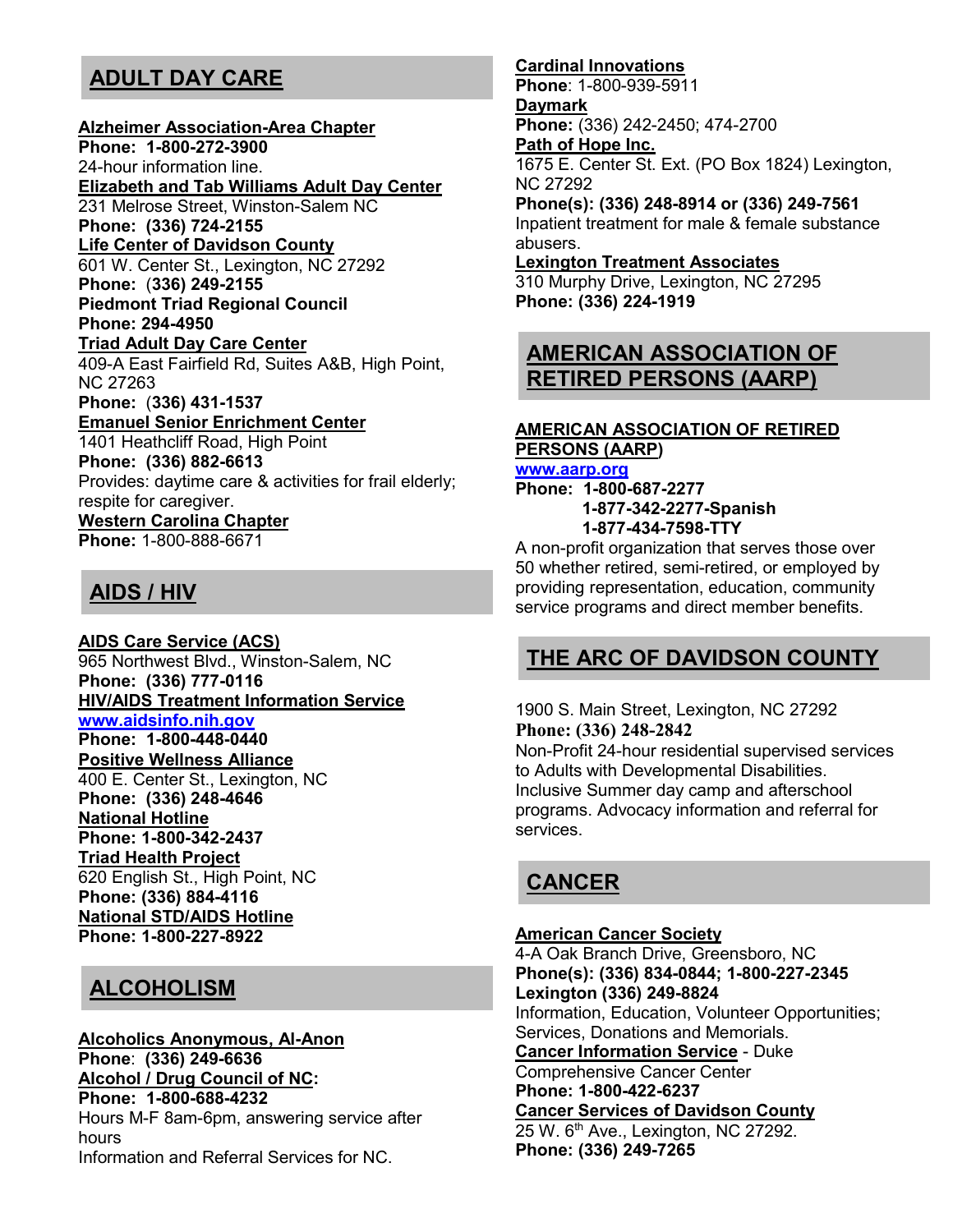Help with financial assistance for cancer medications, supplies, equipment & nutritional support, support groups, & transportation.

## **CARELINE**

### **DHHS Customer Service Center Phone: 1-800-662-7030**

Hours: M-F 8am-5pm Information, referrals, or complaints in regards to health and human resources Information and Referral Services.

## **CHILDREN'S SERVICES**

### **21st Century-Thomasville Middle School**

400 Unity Street, Thomasville, NC 27360 **Phone: (336) 474-4120**

Provides before and after school enrichment activities that include tutoring, assistance with homework, employment skills and career research.

### **Autism Services**

"A bridge to learning" Hwy 64, Lexington, NC **Phone:** (336) 249-0146

**Boys and Girls Club of Lexington**

314 W 9th Ave.,Lexington,NC 27292 **Phone: (336) 249-0336**

## **Boys and Girls Club of Thomasville**

10 Pine Street,Thomasville, NC 27361-0502 **Phone: (336) 472-7800**

### **Office Hours**: M-F 9am-5pm

Offers prevention oriented programs for needy youth after school, evenings and during the summer, including tutoring, character building, education, drug prevention, family life skills and education.

### **Child Protective Services-Social Services**

**Phone: (336) 242-2500 Lexington, (336) 474- 2760 Thomasville**

### **Children's Developmental Services Agency (CDSA):**

### **Phone: (336) 744-2410**

Coordinating agency for Early Intervention Services. Children are evaluated by a team of experienced child development specialists, to determine eligibility for the Infant-Toddler Program (ITP). The CDSA also houses the KIDS EAT program for children with feeding disorders. **Children with Special Health Care Needs** 

## **Helpline**

DHHS Office; 1904 Mail Service Center, Raleigh, NC 27699-1904

### **Phone: 1-800-737-3028**

Hours: M-F 8am-4:30pm For children with disabilities. Information and referral.

### **Comp Rehab Plaza**

131 Miller Street, Winston-Salem, NC 27103 **Phone: (336) 716-8200 Communities in Schools of** 

**Lexington/Davidson County**

6-B East 4th Street Lexington, NC 27292

**Phone:** (**336) 242-1520 Office Hours**: M-F 8:30am-5pm

### **Communities in Schools of Thomasville**

400 Turner Street Thomasville, NC 27360 **Phone: (336) 474-4233**

**Office Hours**: M-F 8am-5pm

Links at-risk students with mentors and assists in bringing resources into the schools (including school supplies, clothing, and medical referrals). Provides college, career and scholarship counseling for high school students.

#### **Davidson County Child Support Enforcement Unit**

**Lexington Office:** 913 Greensboro St. Lexington, NC 27293

**Phone:** (**336)242-2500**

**Thomasville Office:** 211 West Colonial Drive Thomasville, NC 27360

**Phone: (336) 474-2760**

Assist in obtaining court-ordered child support payments from an absent parent.

**Family Health Resource Line**

**Phone: 1-800-367-2229**

### **Smart Start of Davidson County**

306 E. US Hwy 64, Lexington, NC 27292 **Phone: (336) 249-0216**

### **Fetal Alcohol & Drug Prevention Program**

NC Teratogen Information Service and Fetal Alcohol Prevention Program Bowman Grey School of Medicine, Winston-Salem 27157-1081

**Phone:** (336)748-3960

#### **www.ncpregnancy.org Phone: 1-888-810-2800**

Evaluation & follow-up; counseling, information & referral.

### **Gateway Education Center**

3205 E. Wendover Ave, Greensboro, NC **Phone: (336) 375-2575**

Services help children, their families and service providers select and use the appropriate tools based on a child's individual needs. This center can provide consultation and technical assistance to families and programs, equipment loans and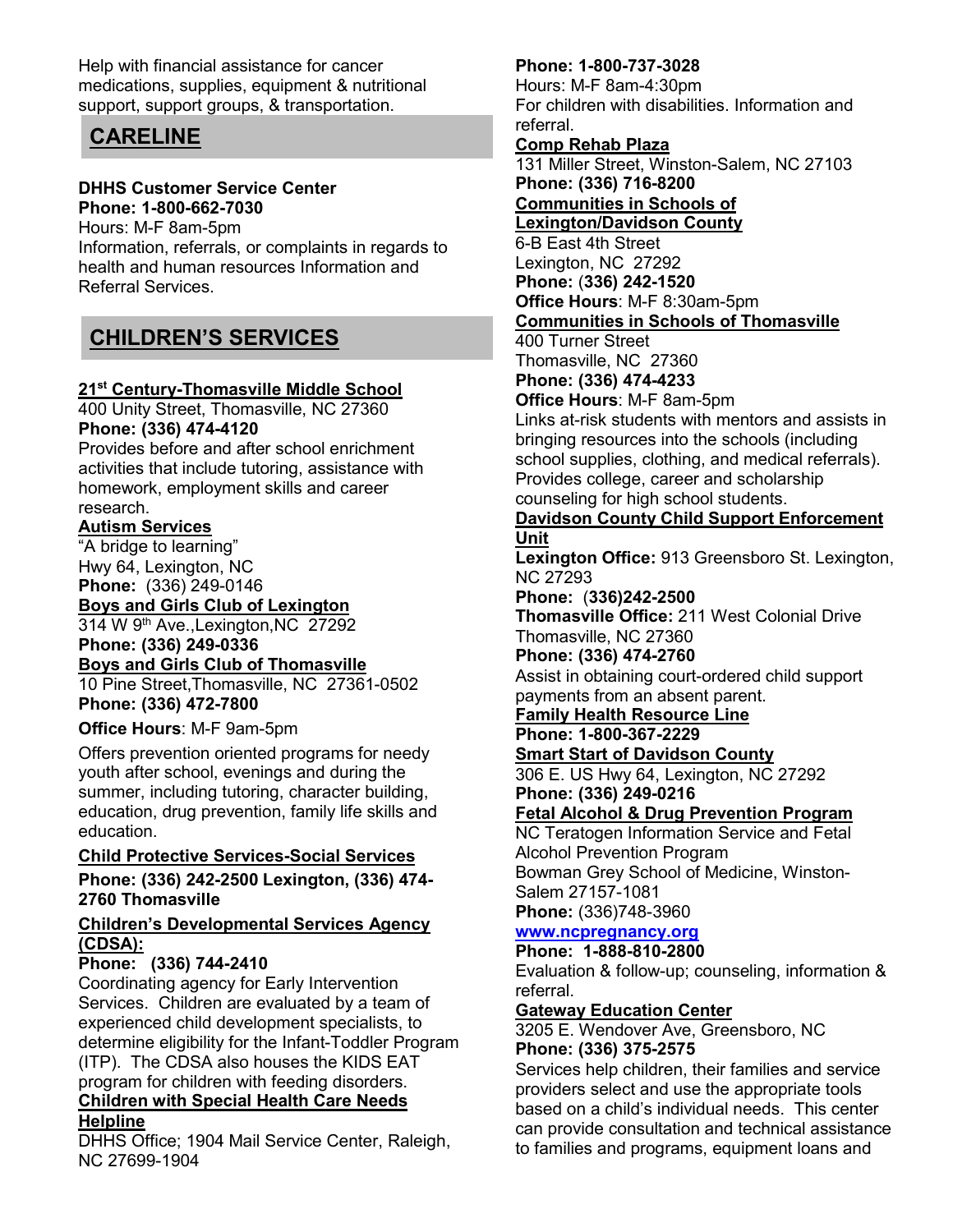demonstration, resource library and training workshops

### **Head Start**

13 Talbert Blvd Lexington, NC 27292 **Phone:** (**336) 249-4034**

406 Duke St, Thomasville NC 27360

### **Phone: (336) 475-4700**

Child development program, ages 6 weeks to 4 years.

### **Juvenile Service Division**

15 E 2nd Ave. Lexington NC 27292.

### **Phone: (336) 249-2197**

Information & referral; file juvenile petitions, court counselors.

**Residential & services** for children/families experiencing family breakdown:

**American Children's Home** - 3844 NC Hwy 8, Lexington, NC 27292 Administrative Office:

**Phone: (336) 357-7126**

**Outlet Store:** 103 East Center Street, Lexington, NC 27292

#### **Phone(s): (336)249-2260 Baptist Children's Home of NC, Inc.**

201 Idol St., Thomasville, NC 27360

**Phone: 336-474-1200**

#### **School Readiness-Parents as Teachers Phone: (336) 472-4666**

Provides timely information on child development. It involves parents in parent-child activities that encourage language development, intellectual growth, social development and motor skill development.

## **CLERK OF SUPERIOR COURT**

110 W Center Street

Lexington, NC 27293-1064

**Phone: (336) 242-6701**

**Office Hours**: M-F 8am-5pm

All matters pertaining to the court system; civil (249-3849), criminal (249-0351), estates (224- 2148), juvenile, passports, fines, court costs, alimony and support (224-2150), special proceedings, jury, mental commitments, court dates, small claims and records of such. **Service Area:** Davidson County

## **COMMODITY DISTRIBUTORS**

**Cooperative Community Ministries:** 

10 West Guilford Street, Thomasville, NC 27360 **Phone: (336) 476-1842 Crisis Ministries:**

112 E. First Avenue, Lexington, NC 27292

**Phone: (336) 248-6684**

#### **Fairgrove Family Resource Center:** 159 Myrtle Drive, Thomasville, NC 27360 **Phone: (336) 472-7217 His Father's Storehouse Phone: (336) 475-4357 His Laboring Few Ministries** 812 Martin Luther King Dr., Thomasville, NC 27360 **Phone: (336) 475-2455** Provides furniture and clothing **North Lexington Baptist Church: Phone: (336)248-6285**-ask for Information & Referral. Homebound only. **The Pastors' Pantry:** 307 N. State Street **Phone: (336)249-8824** Provides assistance with food for Seniors, Seriously ill, or Disabled Adults. **Salvation Army**  314 West Ninth Avenue Lexington, NC 27292 **Phone: (336) 249-0336** 10 Pine Street Thomasville, NC 27360 **Phone: (336) 472-7800 South Davidson Family Resource Center** 338 West Salisbury Street, Denton, NC 27239 **Phone(s): (336) 859-5399, Fax: (336)859-3093**; or 701 Watson Circle, Thomasville, NC 27360 **Phone: (336)474-1200 The Upper Room Food Pantry** 10545 NC Hwy 8, Suite D, Lexington, NC 27292 Monday and Wednesday 8:30 – 12:00 **Phone: (336) 798-7777 West Davidson Food Pantry** 4600 Old Hwy 64, West-Reeds Crossroads **Phone: (336) 787-4357**

## **COMMUNITY ACTION**

911 South Talbert Blvd. Lexington, NC 27292 **Phone: (336) 249-0234 Office Hours**: M-F, 8am-5pm

Provides a comprehensive service to certain low and moderate income persons who desire to become self-sufficient. Also provides housing counseling and a food pantry.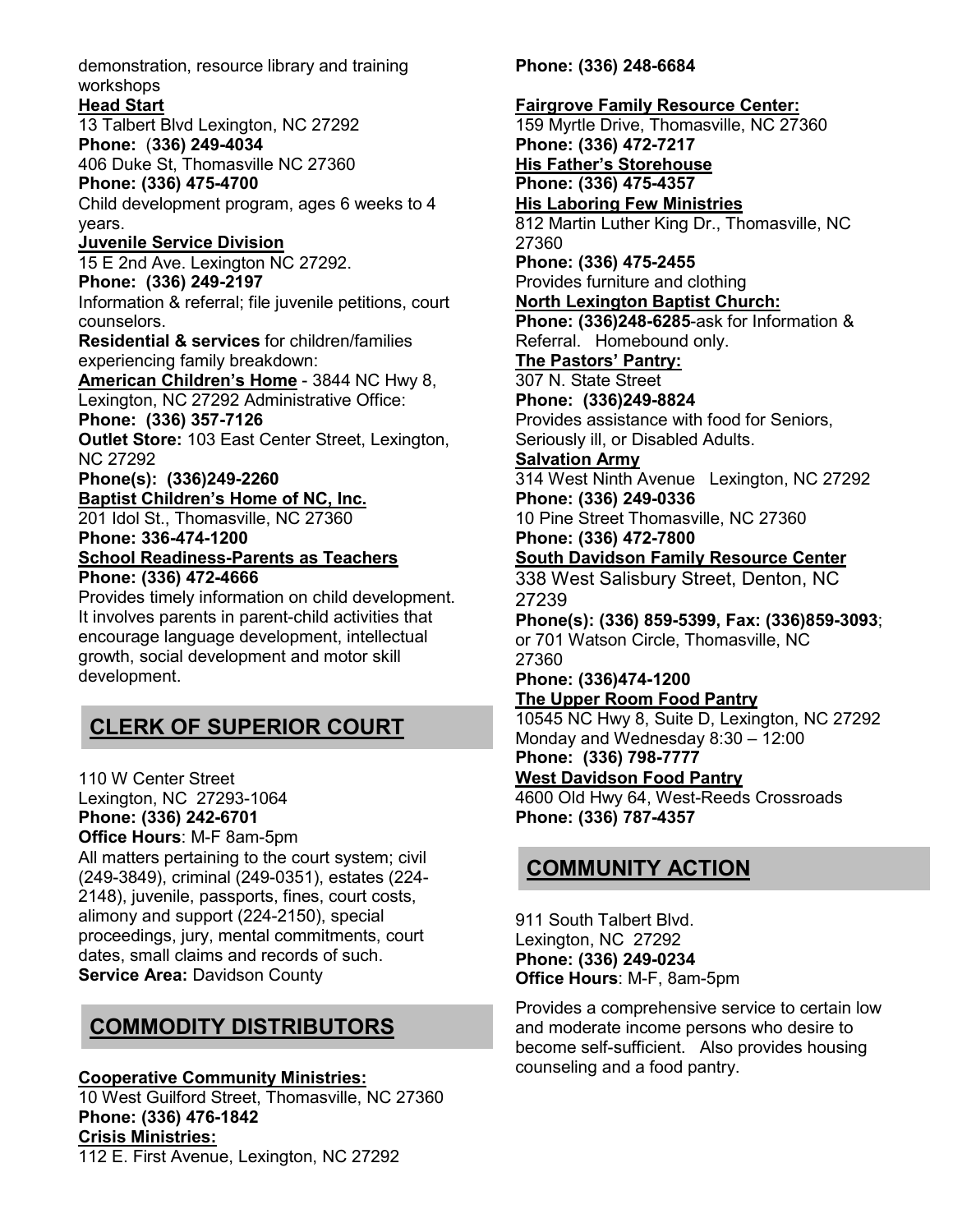## **CONSUMER INFORMATION**

**Better Business Bureau www.bbb.org Phone: (703) 276-0110 Better Business Bureau of Northwest NC http://nwnc.bbb.org** 500 W. Fifth Street, Winston-Salem, NC **Phone(s): (336) 725-8346; 1-800-777-8348 Chamber of Commerce Phone(s): Denton (336) 859-5922; Thomasville (336) 475-6134; Lexington (336) 248-5929;**  Promote the Community. **Charities: NC Solicitations Licensing Board www.csl@sosnc.com Phone(s): (919) 733-4510; 1-888-830-4989 Philanthropic Advisory Service www.bbb.org/us/charity Phone: (703) 276-0100 National Charities Info. Bureau Phone: (212) 929-6200** To find out if a charity is legitimate. **Consumer Credit Counseling Phone: (336) 764-2323-Lexington (336) 769-9562-Thomasville (336) 773-7010-Winston-Salem Consumer Credit Counseling Services** 8064 North Point Blvd., Winston-Salem, NC **Phone: (336) 896-1191 Consumer Product Safety Commission www.cpsc.gov Phone: 1-800-638-2772 Fraud/Scam: National Fraud Information Center Phone: 1- 800-876-7060 NC State Attorney General & Consumer Protection Agency www.ncdoj.gov Phone: (919) 716-6400** To check out organizations.

## **COOPERATIVE EXTENSION**

301 E. Center St., Lexington, NC 27292 **Phone:** (**336) 242-2080** 1450 Fairchild Drive, Winston-Salem, NC 27105 **Phone: (336) 661-1069** Educational information - Financial counseling, economics, & agriculture.

## **COUNSELING AND SUPPORT SERVICES**

**ACTT Rowan and ACTT Davidson** 2710-C South Main Street Salisbury, NC 28146 **Phone: (704) 983-4157** Assertive Community Treatment Team Services to Adults with Severe Mental Illness **Alcoholics Anonymous Phone: (336) 249-6636 Behavior Resources** 417 N. Main St. Suite C1, Salisbury, NC **Phone: (704) 636-9550** Psychological testing & IQ Testing **Cancer Services of Davidson County** 25 W. 6<sup>th</sup> Avenue, Lexington, NC 27292 **Phone: (336) 249-7265 Cardinal Innovations Phone: 1-800-939-5911 24/7/365** Managing mental health, intellectual/other developmental disabilities and substance use/addiction disorders for children and adults. **Consumer Planning and Support Services** 820 Grimes Blvd, Lexington, NC 27292 **Phone: (336) 224-6730** Case management services to adults with Mental Health issues, Substance Abuse, or Developmental Disabilities. **Daymark Recovery Services, Inc.** 220 East First Avenue Ext, Lexington, NC 27292 **Phone:** (**336) 242-2450** Provides counseling on alcoholism, drug abuse, child abuse and crisis counseling. **Green Center of Growth and Development** 16 E. Center St Lexington NC 27292 **Phone: (336) 224-2203** 25 West Guilford Street, Thomasville, NC 27360 **Phone: (336) 472-4459** DWI, Drug and Alcohol Assessments, Marriage and Family counseling, Out-Patient Treatment **High Point Behavioral Health Phone: 1-800-525-9375 Family Services of Davidson County, Inc.**  1303 Greensboro Street Ext. Lexington, NC 27292 **Phone(s): (336) 249-0237-Lexington; (336) 476- 0050-Thomasville;**  Domestic Violence and Sexual Assault Counseling Center. **Lexington Assessment Center** WFBH Medical Center, Old Salisbury Rd. (PO Box 1817) Lexington, NC 27293 **Phone: (336) 248-5161, ext. 578**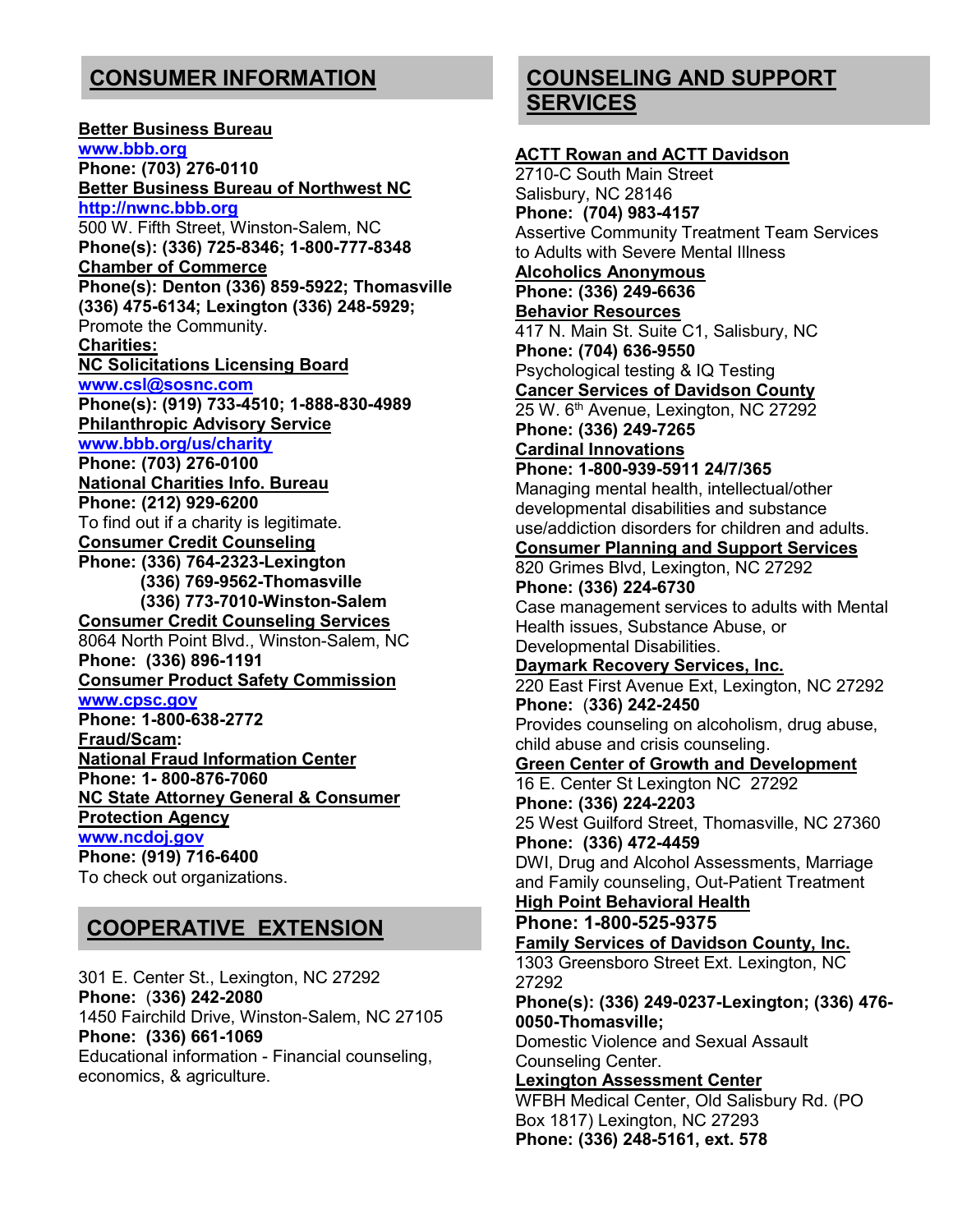Psychological & chemical dependency assessments.

### **Lexington Treatment Associates**

310 Murphy Drive, Lexington, NC 27295 **Phone: (336) 224-1919**

**Lifeskills Counseling Center**

9 West Third Street, Lexington, NC 27292 **Phone: (336) 224-0863**

411 Waughtown Street, Suite B, Winston-Salem, NC

### **Phone: (336) 631-8904**

Substance Abuse Assessments and Treatment, Individual Counseling, Anger Management Treatment, Domestic Violence Counseling:

### **Lifeworks-Behavioral Health Services**

612 Mocksville Ave. Salisbury, NC 28144 **Phone(s): 1-888-557-6926 or (704) 210-5302** Free confidential assessment/screening & referral, medical detoxification, inpatient chemical dependency services.

### **Monarch Behavioral Services, Inc**

820 Grimes Blvd., Lexington, NC 27292 **Phone(s): (336) 224-6071 or new patients (866) 272-7826**

Provides support and services to people with developmental disabilities, mental illness, substance abuse and co-occurring disabilities.

#### **Thomas Medical Center Geriatric Behavioral Health**

207 Old Lexington Road, Thomasville, NC 27360 **Phone: (336) 476-2446**

## **CRISIS ASSISTANCE**

### **American Red Cross**

815 Phillips Ave, High Point NC 27262 Lexington, Thomasville, Archdale, Trinity and High Point areas.

#### **Phone(s): (336) 248-2205 (336) 885-9121 Hotline Phone(s): (336) 248-5580**

Provides assistance to individuals in emergency disaster/fire situations & reaching military personnel in case of emergency

### **Cooperative Community Ministry**

10 W. Guilford Street, Thomasville, NC 27360 **Phone: (336)476-1842 Office Hours:** Monday & Wednesday 9am-

12pm; Friday 9am-2pm. Thomasville area; food bank, referral.

**Crisis Ministry of Davidson County** –

**Office Address:** 112 E 1st Ave. **Mailing**  Address: 107 E 1<sup>st</sup> Ave Lexington, NC 27292 **Phone(s): (336) 248-6684 Department of Social Services** 913 Greensboro Street, Lexington, NC 27292

### **Phone: (336) 242-2500**

211 Colonial Drive, Thomasville, NC 27360 **Phone: (336) 474-2760**

**Family Resource Centers (FRC)** - Food bank, referral, counseling:

## **Fairgrove FRC**

159 Myrtle Drive, Thomasville, NC 27260 **Phone: (336) 472-7217**

Intensive family services, clothes closet, GED, limited transportation, parents as teachers program, & family empowerment.

**South Davidson FRC** - (Smart Start) 338 West Salisbury St. Denton, NC 27239 **Phone(s): (336) 859-5399** 

### **911**

Provides ambulance service for Davidson County. Also provides information about emergency preparedness for natural and other disasters.

### **Salvation Army**

314 W. Ninth Ave., Lexington, NC 27292 **Phone: (336)249-0336**

10 Pine Street Thomasville, NC 27360 **Phone: (336) 472-7800**

**Office Hours:** Mon-Fri 9am- 4:30pm **Social Service Hours**: Mon-Fri 9am-4pm

#### **Soup Kitchen and Thrift Store**

524 South Main Street, Lexington, NC 27292 **Phone: (336) 249-4458**

#### **Boys/Girls Club –Lexington**

**Phone: (336) 249-0336 Boys/Girls Club-Thomasville**

**Phone: (336) 472-7800**

### **Thrift Store**

13 Cloniger Street Thomasville, NC 27360 **Phone: (336)476-5364**

Provides assistance with payment of rent, utilities, medicines, & food. Clothing voucher, Summer Camp for Children.

## **DAVIDSON COUNTY 4-H PROGRAM**

301 East Center Street, Lexington, NC 27292 **Phone: (336) 242-2085 Office Hours**: M-F 8am-5pm

**Eligibility:** Youth ages 5-19.

A non-formal educational program offered to help children develop living skills necessary to participate as active citizens. Utilizes research based curriculum and attitudes. Programs are offered through in-school classes and out-ofschool settings as well.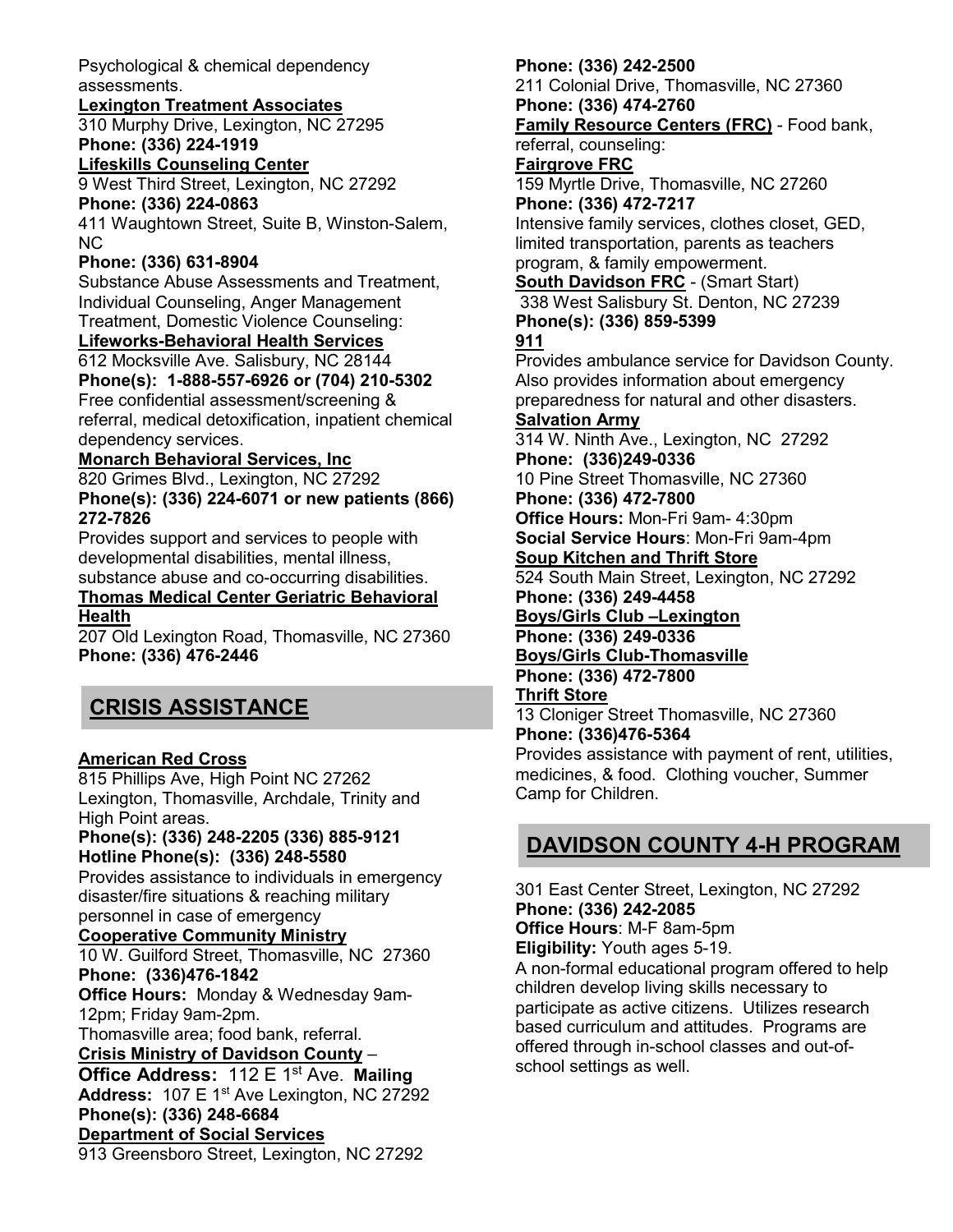## **DAVIDSON COUNTY ANIMAL SHELTER**

490 Glendale Road, Lexington, NC 27292 **Phone: (336) 357-0805 Office Hours**: M-F 10am-5pm Stray animal pick up, and availbe for adoption. **Fees:** Adoptions: \$95 for dogs and \$75 for cats. **Animal Control Phone:** (336) 249-0131 **Human Society Phone:** (336) 248-2706

## **DAVIDSON COUNTY COMMUNITY COLLEGE**

297 DCCC Road Lexington, NC 27295

**Phone: (336) 249-8186, Davie Campus (336) 751-2885, Davie Education Center-Advance (336) 998-3220, Uptown Lexington Education Center-209 1st Street- (336) 238- 0969,Thomasville Education Center-305 Randolph Street- (336) 476-7891**

**Office Hours:** M-Tu, 8am-7pm; W-F, 8am-5pm Davidson County Community College is a comprehensive provider of workforce education and training for individuals and employers in the county. Opportunities include classes to improve basic literary skills, provide job skills and knowledge, lead to associate degrees, diplomas and certificates in a wide variety of program areas, and prepare for transfer to senior colleges and universities. In addition to a wide variety of courses, workshops, seminars, and programs which are scheduled each term in response to community needs, the college provides customdesign job training programs to meet specific needs of employers. Support services such as counseling, career planning, child care, financial aid, job placements, testing, tutoring and veterans to assist students.

### **Adult Basic Education (ABE) Classes Phone:** (**336) 224-4571**

**Office Hours**: M-Tu, 8am-7pm; W-F, 8am-5pm

Adult Basic Education (ABE) is designed to instruct adults of all ages who did not complete their education through the public schools. **Eligibility:** Adults age 18 and older who did not complete their education through the public schools

**English as a Second Language (ESL) Phone: (336) 224-4573**

**Fees:** None.

**Eligibility:** Adults age 18 and older and whose native language is not English.

### **General Education Development (GED)**

### **Phone: (336) 2244571**

**Fees:** \$25.00 GED testing fee.

**Eligibility:** Adults age 18 and older and who did not complete their education through public schools.

**Intake procedure**: Registration through the admissions office.

### **Real Education Achievements for Life Program (Get Real)**

220 E. 1<sup>st</sup> Street Ext., Lexington, NC **Phone: (336) 242-2217**

## **DAVIDSON MEDICAL MINISTRIES CLINIC/ DAVIDSON HEALTH SERVICES**

420 N. Salisbury Street Lexington, NC 27292 **Phone (336) 243-7475; Fax: (336) 249-6771 Agency Type:** Public Non-Profit **Office Hours:** Monday & Thursday / 9am-9pm Tuesday & Wednesday 9am-5pm **Thomasville Clinic Phone: (336) 476-2800 Office Hours: Call for an appointment Tuesday's** at 2pm.

#### **Child Dental Clinic Phone: (336) 242-2065**

Volunteer staffed free medical clinic. Provides medical and dental care as well as prescription drugs for people who have **NO INSURANCE** at all. Patients are seen on a first come first served basis. Four new patients are admitted per clinic day.

**Fees:** No fees charged.

**Eligibility:** Davidson County resident, under 200% federal poverty level for household size, uninsured for medical/dental/prescription service.

**Intake procedure**: Eligibility appointments made prior to other services. Must provide proof of monthly income and expenses.

### **DIABETES**

**American Diabetes Association Phone: 1-800-343-2383**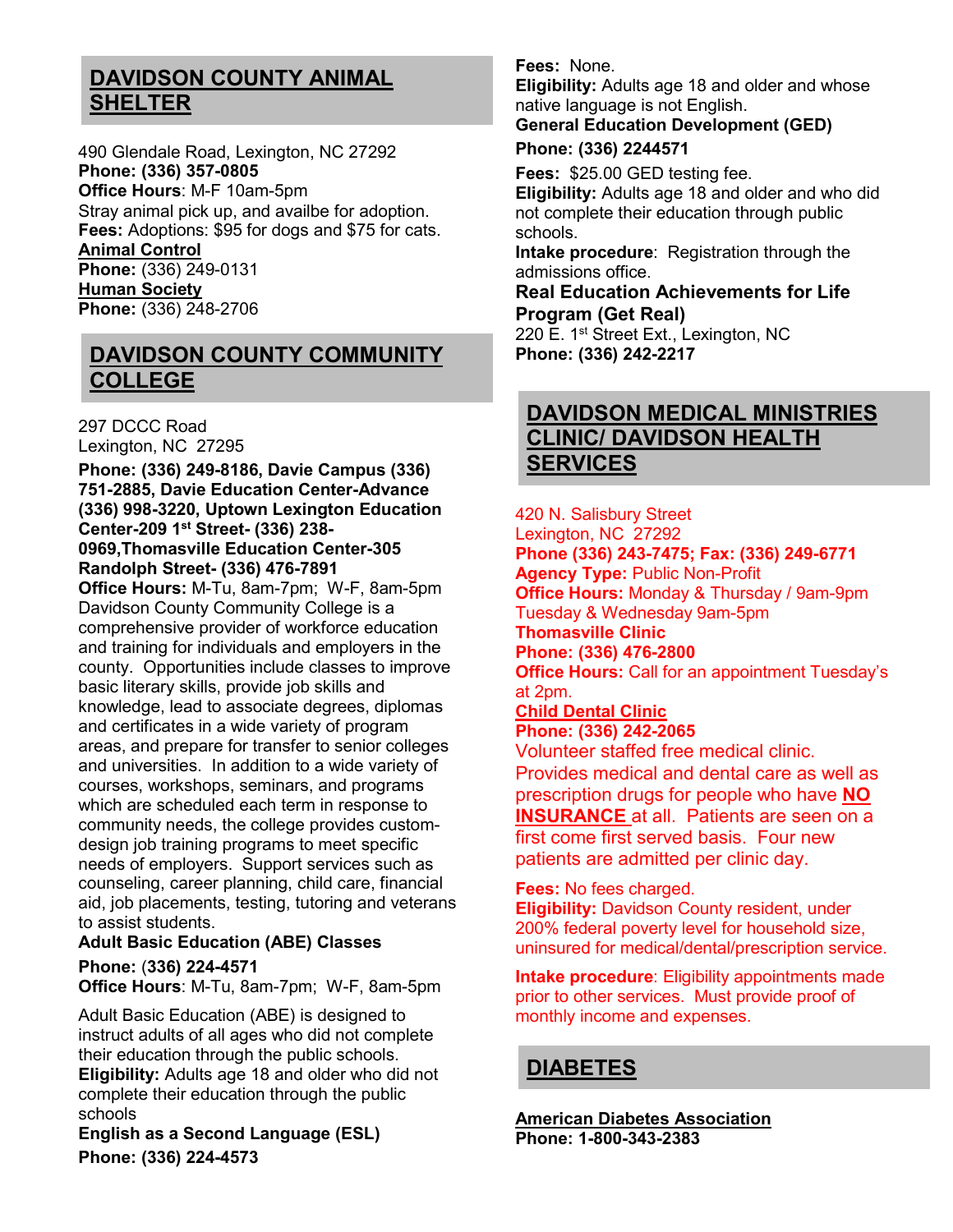### **American Diabetes Association, NC Affiliate** –

1300 Baxter Street, Suite 150, Charlotte, NC **Phone: (704) 373-9111 Dialysis Center, Lexington** 2318 Old Salisbury Rd., Lexington, NC 27292 **Phone: (336) 248-6808 Dialysis Center, Thomasville** 10 Laura Lane, Thomasville, NC 27360 **Phone: (336) 472-4500 Thomasville Medical Center Diabetes Support Group** 207 Old Lexington Road, Thomasville, NC 27360 **Phone: (336) 476-2880**

## **DOMESTIC VIOLENCE**

#### **Family Services of Davidson County, Inc.**

1303 Greensboro St. Ext., Lexington, NC 27295 **Phone: (336) 249-0237, (336) 476-0050, crisis line (336) 243-1934 Family Service of the Piedmont, Inc.** 1401 Long St, High Point NC 27260 **Phone: (336) 889-6161 Family Services Inc.** 1200 S. Broad Street, Winston-Salem NC 27103 **Phone: (336) 722-8173** Shelter & counseling for victims of abuse. 24 hour crisis line, information & referral, court advocacy, & education.

## **EMPLOYMENT**

### **Community Action**

911 S. Talbert Blvd, Lexington, NC 27292 **Phone: (336) 249-0234** Hours: Monday-Friday 8:00-5:00 **DavidsonWorks** 555-A W. Center Street Ext., Lexington, NC 27293 **Phone: (336) 242-2065** 211 W. Colonial Drive, Thomasville, NC 27360 **Phone: (336) 474-3116** Assessment for employment, case management, scholarship programs for vocational, technical or occupational programs and GED. **Department of Social Services - Workfirst** 913 Greensboro Street, Lexington, NC 27292 **Phone: (336) 242-2500** 211 Colonial Drive, Thomasville, NC 27360 **Phone: (336) 474-2760 Employment Security Commission of NC** - 103 W. Center St Ext., Lexington NC 27295 **Phone: (336) 248-2326**

211 W. Colonial Dr. Thomasville, NC 27360. **Phone(s): (336) 472-3116**

#### **Goodwill Career Connections**

40 E. 1st Avenue Lexington, NC 27292 **Phone(s): (336) 236-8020**

Employment readiness training. GED classes and Re-entry Program for persons recently released from incarceration. Services are available for any Davidson County resident. No fee for services.

**JobLink** - Program assists with Assessment of Skills, Job Search Assistance, Resume Preparation, Job Listings, Career Planning and Development, Connection to High School Completion and GED, Occupation Skills Training for a Specific Career, Literacy Skills, and Unemployment Claims. Three locations

**Davidson County JobLink Information Site** – **DavidsonWorks**

555-A W. Center Street Ext., Lexington, NC **Phone: (336) 242-2065**

#### **Thomasville JobLink Career Center** -

211 W. Colonial Dr, Suite 119, Thomasville, NC 27360

#### **Phone: (336) 474-2655**

Assessment for employment, case management, scholarship programs for vocational & technical or occupational programs and GED.

#### **Vocational Rehabilitation**

414 Piedmont Dr. Lexington, NC 27292 **Phone: (336) 249-0241** 

### **EMERGENCY NUMBERS**

**Non-Emergency Davidson County Ambulance Phone: (336) 249-0131-Lexington (336) 474-2742-Thomasville (336) 859-2166-Denton Davidson County Sheriff Phone: (336) 242-2100-Lexington (336) 474-2745-Thomasville (336) 242-2100-Denton Denton Fire Department Phone: (336) 859-2221 Denton Police Department Phone: (336) 859-2164 Lexington Fire Department Phone: (336) 248-3935 Lexington Police Department Phone: (336) 243-3300 Thomasville Fire Department Phone: (336) 475-5524 Thomasville Police Department Phone: (336) 475-7755**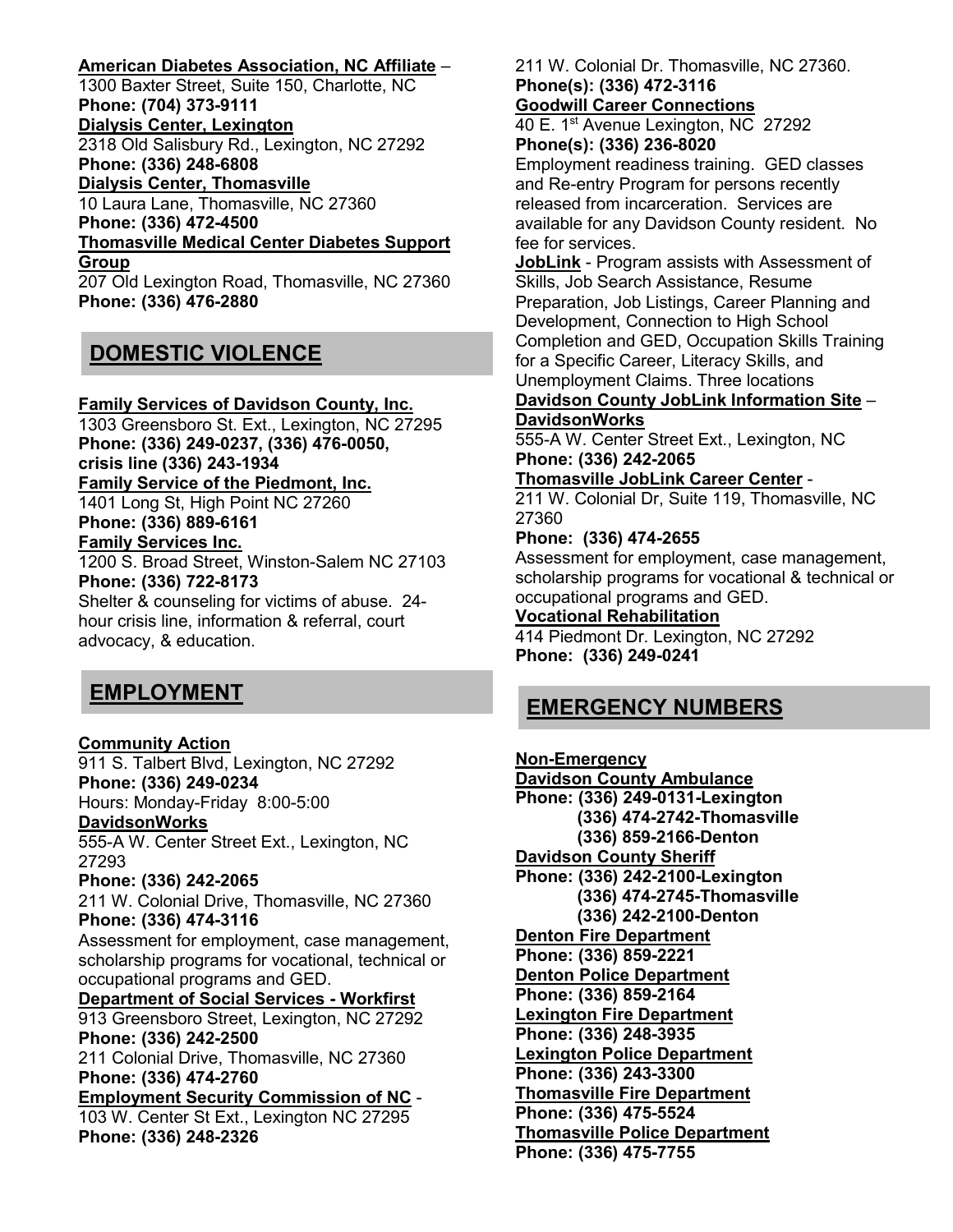#### **State Highway Patrol Phone: (336) 249-0247 Carolinas Poison Center Phone: 1-800- 222-1222**

## **EYE**

**Carolina Eye Association Phone: 1-800-672-9503 Community Low Vision Center** 7730 North Point Dr., Winston-Salem, NC **Phone: (336) 245-5672** Free comprehensive low vision exams and

evaluations as well as optical aids for all NC students with low vision.

### **Lion's Club**

Eye exam, prescription glasses, or eye surgery for Club approved individuals. Call Services for the Blind for referral. (336) 242-2544.

**National Center for Sight**

**Phone: 1- 800-221-3004 NC Division of Services for the Blind Phone: 1-800-422-0373 Services for the Blind-Lexington Phone(s): (336) 242-2544**

## **HABITAT FOR HUMANITY**

### **Lexington Habitat for Humanity**

4-E 3<sup>rd</sup> Ave, Lexington, NC 27293 **Phone: (336) 249-4307 Thomasville Habitat for Humanity Phone: (336) 476-7900**

Home ownership opportunities for lower income families.

## **HEALTH DEPARTMENT**

915 N.Greensboro Street Lexington, NC 27292 **Phone: (336) 242-2300-Main (336) 242-2510-Appointments Office Hours**: M-F, 8am-5pm Adult Health / health promotion program; child health programs; communicable disease control program; daycare inspection and regulations; family planning program; food, lodging and institutional sanitation program; health education program; immunization program to children and adults; inspection program - residential care; manufactured home parks and travel trailer parks program; prenatal program; public swimming pool program; rabies control program; school health

program; sexually transmitted disease program; sickle cell program; solid waste program; support services for sudden infant death syndrome; tuberculosis program; vital statistics program; water supply program; WIC program.

**Fees:** Fees are determined by the services provided.

**Eligibility:** Some services are provided based on individual/family income.

## **HEARING**

**Communication Services for the Deaf and Hard of Hearing Phone(s): Voice-(336) 275-8878; TTY- (336)274-**

**1461**

**Relay North Carolina**

**www.relaync.com**

**Phone(s): Voice- 1-877-735-8200; TTY-1-800- 735-2962; Spanish-1-877-825-2448**

Telephone communication service for deaf & hard of hearing.

**Services for the Deaf & Hard of Hearing of Davidson County**

8 Franklin Street, Lexington, NC 27292 **Phone: (336) 224-0116; TTY (336) 224-5048; (336) 899-7059**

Help to get hearing aids, sign language, job counseling, interpreters, TTY, fax machine.

**Telecommunications Relay Service Phone(s): Voice 1-800-735-8262; TTY-1-800- 735-2962**

**TTY Directory Assistance**

**Phone: 1-800-855-1155**

**Thomasville Habitat for Humanity**

PO Box 1072 Thomasville, NC 27391 **Phone: (336) 476-7900**

## **HOME HEALTH AGENCIES**

**HOME HEALTH AGENCIES** -Provide nursing, home health aides, social work, personal care services, and therapy.

**Alpha Healthcare of the Carolinas, Inc.** 300 E. Center Street, Lexington, NC

**Phone: (336) 224-2600 Arcadia Health Care**

1033 Randolph Street, Thomasville, NC **Phone: (336) 474-1590**

Non-medical home care service that provides temporary or long-term help with household duties. Services include light housecleaning,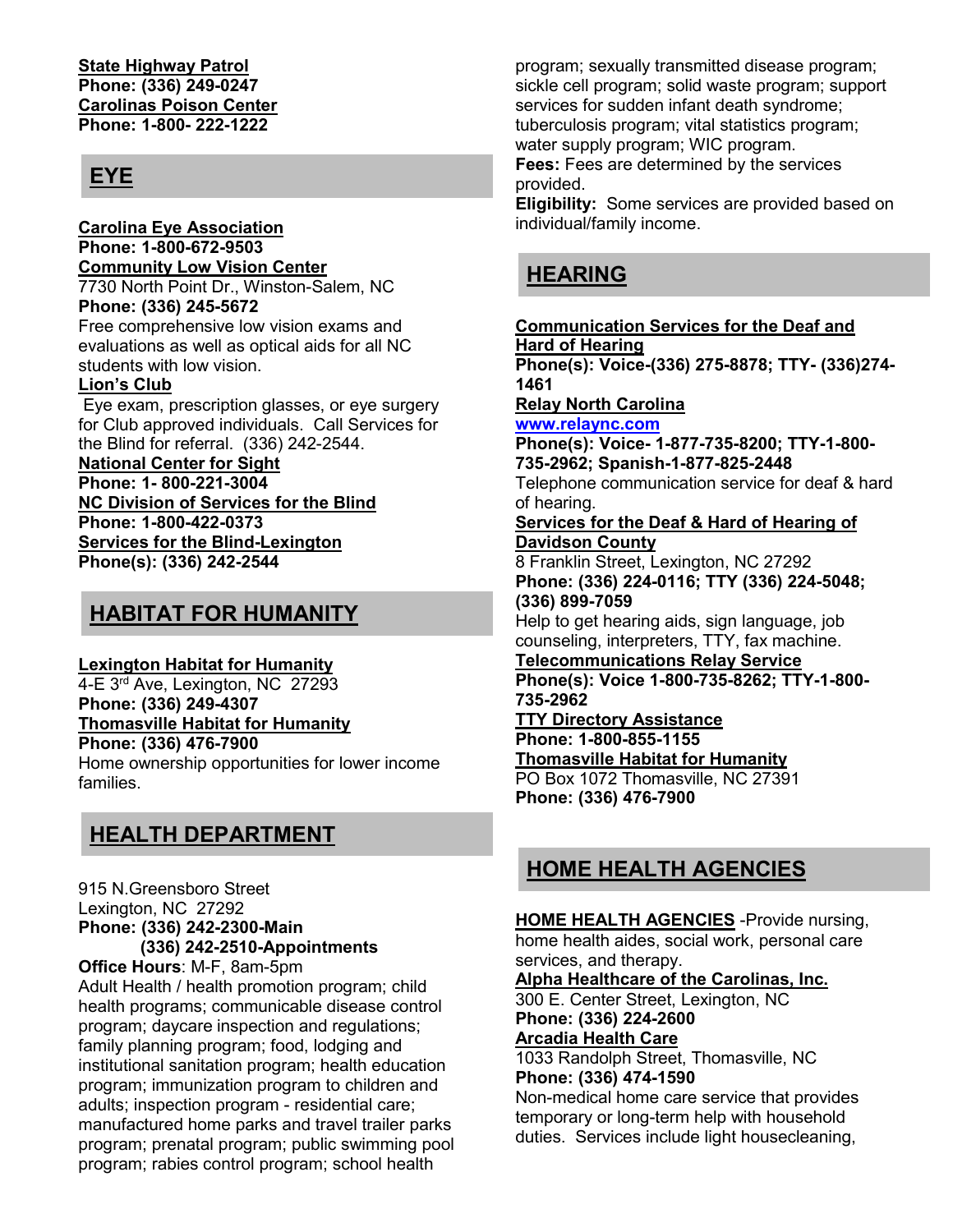laundry, meal preparation, shopping, local transportation, pharmaceutical and medical services and daily phone calls. Respite services are also available. **Adaptables, Inc.** 3908 Westpoint Blvd., Winston-Salem, NC **Phone: (336) 767-7060 Advanced Home Care Phone(s): 1-800-868-8822 or (336) 883-8822 (High Point) Alpha Healthcare of the Carolinas, Inc.** 21 W. Second St., Lexington, NC **Phone: (336) 224-2600 Amedisys Home Health**  524 Turner Street, Thomasville, NC **Phone: (336) 472-4449 American Health & Home Care** 3750 Admiral Drive, High Point, NC **Phone: (336) 889-9900 Apria Health Care Phone(s): 1-800-766-1111or (336) 632-9556 Bayada Nurses** 200 S. State Street, Lexington, NC **Phone: (336) 236-1000 Care Connection Phone: (336) 889-8446 Care South Home Care Professionals** 725 W. Center Street, Lexington, NC **Phone: (336) 249-7813 Comfort Keepers** 512 Klumac Road, Salisbury, NC 28146 **Phone: (704) 630-0370**  Non-medical in-home care licensed provider of CAP & PCS services. **Home Health Professionals** 1594 Old US Hwy 52 **Phone: (336) 249-0382 Home Health Specialists Phone: (336) 896-0035 House calls Phone: 1-800-533-5270 Liberty Home Care & Hospice** 1007 Lexington Ave., Thomasville, NC **Phone: (336) 472-1080 Medi Home Care**  100 E. 9<sup>th</sup> Ave., Lexington, NC **Phone: (336) 248-8220 Nursefinders of Winston-Salem, Inc. Phone: (336) 794-4013 Piedmont Christian Center Phone: (336) 883-6023 Piedmont Home Care Phone: (336) 248-8212 Superior Home Care Inc.** 101 W. Center Street, Lexington **Phone: (336) 237-1505**

## **HOMELESS SHELTERS**

#### **Davidson County**

**Crisis Ministries Adult and Family Shelter Office Address: 112 E 1st Ave Lexington, NC** 27292 **Mailing Address: 107 E. 1<sup>st</sup> Ave. Lexington, NC** 27292 **Phone**: **(336) 248-5930 or (336) 248-6684** AM & PM meals only

### **Shepherd's Inn Homeless Shelter**

310 Hinkle Street, Thomasville, NC27360 **Phone: (336) 240-3996**

### **Greensboro**

**Weaver House** 305 E Lee St. Greensboro, NC. **Phone: (336)271-5975** Noon meals; singles only

#### **High Point**

**Open Door Ministries of High Point, Inc.** 400 N Centennial St. High Point, NC 27262 **Phone: (336) 885-0191** Males only, PM meal, 2-week limit on stay. **Salvation Army Shelter** 301 W. Green Dr. High Point, NC **Phone: (336)881-5400** Meals, day care; no single men.

#### **Winston-Salem**

**Rescue Mission** 717 Oak St. Winston Salem NC 27101 **Phone: (336)723-1848** 3 meals, men only. **Salvation Army** 1255 N Trade St. Winston-Salem NC 17102 **Phone: (336) 761-0143** Food and clothing. Forsyth residents only. No single men. **Samaritan Ministries** 1243 N. Patterson Ave, Winston-Salem, NC **Phone: (336)748-1962**

### **HOME IMPROVEMENT AND REPAIR**

#### **Lexington Housing Community Development Corporation (LHCD) www.lexingtoncdc.com**

16 E. Center Street, Lexington, NC 27292 **Phone: (336) 236-1675 or Fax: (336) 236-9408** Provides home repair programs for elderly and/or disabled homeowners.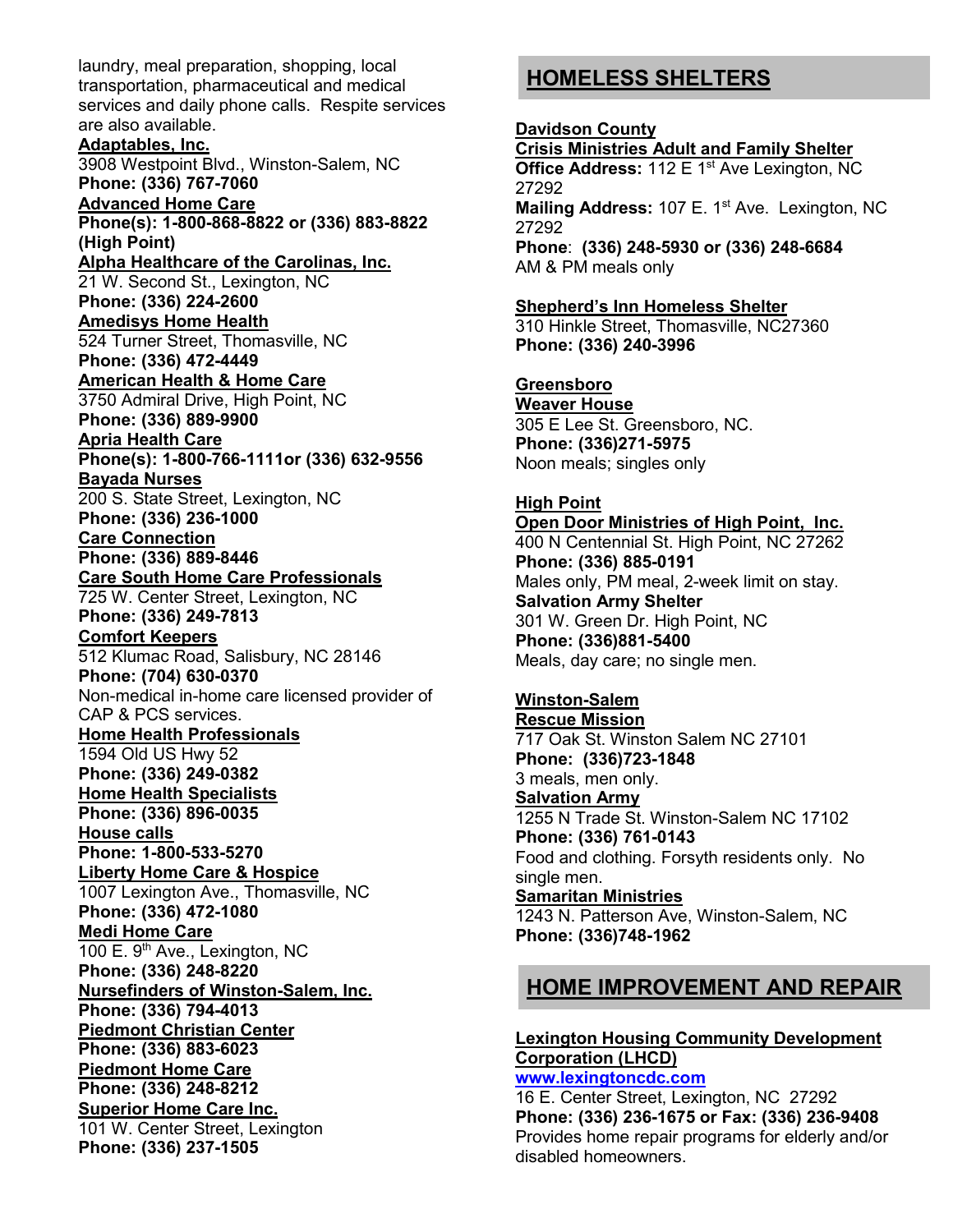### **Regional Consolidated Services**

521-C E. Center St. Lexington, NC 27292 **Phone: (336) 249-2016**

Weatherization of seniors' homes and heating appliance repair & replacement program. Names will be put on a waiting list.

## **HOSPICE**

### **Hospice of Davidson County**

**www.hospiceofdavidson.org**

200 Hospice Way, Lexington, NC 27292 **Phone(s): (336) 475-5444, 1-800-768-4677 Hinkle Hospice House**

200 Hospice Way, Lexington, NC 27292 **Phone(s): (336) 475-5444, 1-800-768-4677 Hospice of the Piedmont**

#### **www.hospice-careconnection.org**

1801 Westchester Dr. High Point, NC 27262 **Phone(s): (336) 889-8446**

#### **Hospice and Palliative Care Center** 101 Hospice Lane, Winston-Salem, NC 27103

**Phone: (336) 768-3972**

Provides care, equipment, funding, and assistance to terminally ill patients and their families.

#### **Liberty Home Care & Hospice Services** 1007 Lexington Ave., Thomasville, NC 27360 **Phone: (336) 472-1080**

## **HOSPITALS**

**Forsyth Medical Center** 3333 Silas Creek Parkway, Winston-Salem, NC 27103 **Phone: (336) 718-2000 High Point Behavioral Health** 601 N. Elm St. High Point 27262 **Phone(s): (336) 878-6098 High Point Regional and Health System** 601 N. Elm St., High Point, NC 27262 **Phone: (336) 878-6000 MED ZONE Phone: (336) 472-2273 Moses Cone Hospital and Cone Health** 1200 N. Elm St., Greensboro, NC 27401 **Phone: (336) 832-7000 Randolph Hospital** 364 White Oak Drive, Asheboro, NC **Phone: (336)625--5151 Rowan Regional Medical Center** 612 Mocksville Ave., Salisbury, NC 28144 **Phone: (704) 210-5000**

### **Novant Health Thomasville Medical Center**

207 Old Lexington Rd, Thomasville, NC 27360 **Phone: (336) 472-2000 VA Hospital – Salisbury** 1601 Brenner Ave., Salisbury, NC 28144 **Phone: (704) 638-9000 Wake Forest Baptist Health www.wakehealth.edu** Medical Boulevard, Winston-Salem, NC 27157

**Phone: (336) 716-2011**; Geriatric Clinic **(336) 713-8917 Wake Forest Baptist Health Lexington Medical** 

#### **Center** 250 Hospital Drive, Lexington, NC 27292 **Phone: (336) 248-5161 Billing Office Phone: (336) 238-4760** 1303 Greensboro Street Ext. Lexington

## **HOUSING**

### **Green Hill Apartments** 309-D Ninth St., Lexington, NC 27292 **Phone: (336) 249-2568** Persons 62 years of age or older **Grimes School Apartments** 27 Hege Dr, Lexington, NC 27292 **Phone: (336) 248-8775** Housing for elderly (55 or older) or handicapped. **Habitat for Humanity Phone:** Lexington (**336) 249-4307**; Thomasville **(336) 476-7900 Hilltop Terrace Apartments** 111 Carolina Ave., Lexington, NC 27292 **Phone: (336) 248-2868 Kidron Korner** 500 Swing Dairy Rd., Lexington, NC 27292 **Phone: (336) 248-2298** Elderly or mobility impaired physically handicapped. **Lexington Housing Authority** Office: 1 Jamaica Dr. (Eastview Terrace) **Phone(s): (336) 249-8936** Provides public housing for low-income people. (Section 8) Apartments at: Eastview; Helen Caple; Southside Village. (Takes applications on Tuesday's 9:00 to 12:00) **Lexington Housing Community Development Corporation (LHCDC) www.lexingtoncdc.com** 11 West 3<sup>rd</sup> Street, Lexington, NC 27292 **Phone: (336) 236-1675**

LHCDC is a non-profit affordable housing agency. It provides homebuyer education for families in low to moderate-income households, provides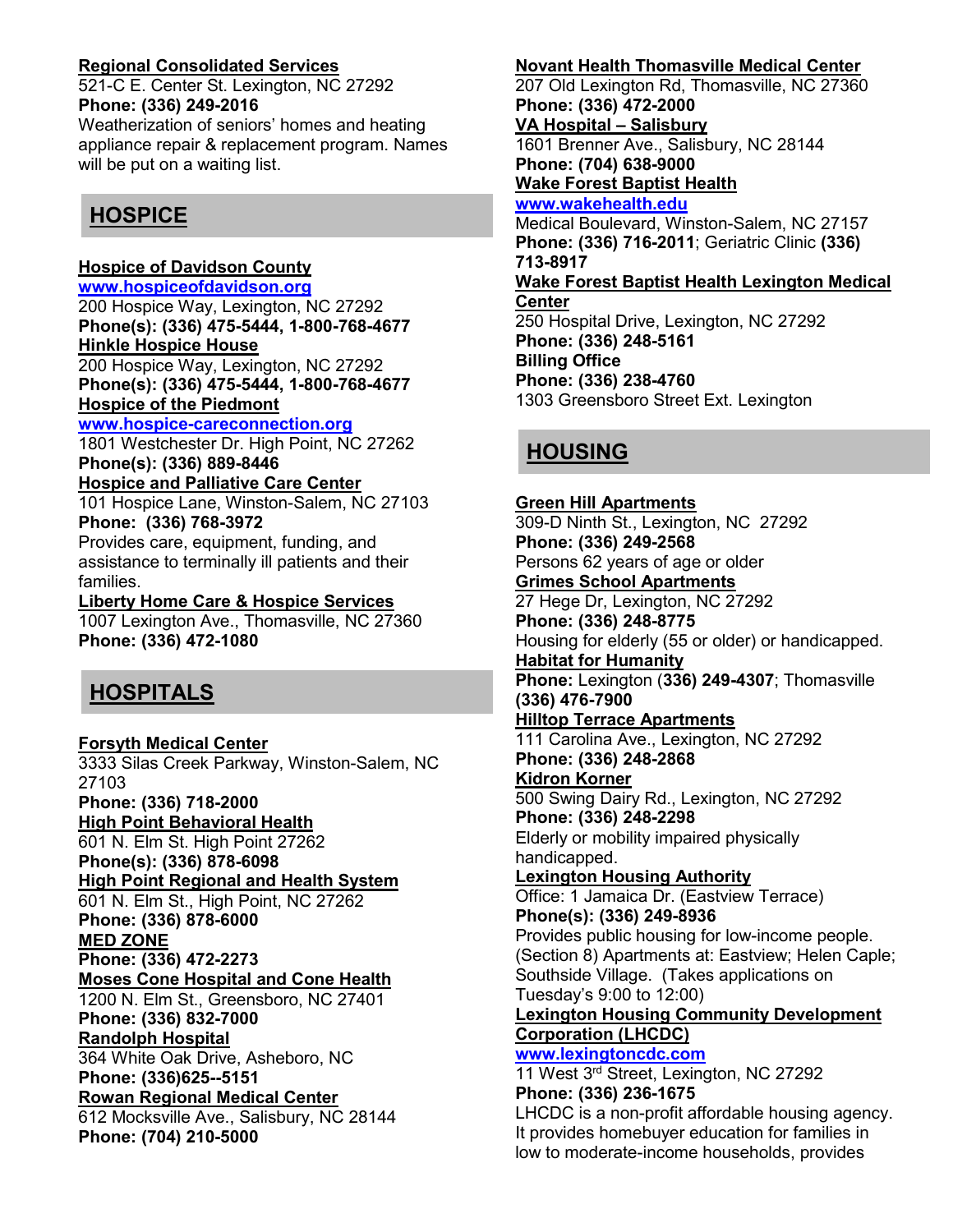financial assistance for qualified buyers and provides home repair programs for elderly and/or disabled homeowners. LHCDC also develops affordable housing for home ownership.

### **Mt. Moriah Manor**

202 Robert Floyd Dr., Lexington, NC 27292 **Phone: (336) 248-4612**

Housing for the Elderly.

**Thomasville Church Homes**

904 Doak Street, Thomasville, NC 27360 **Phone: (336) 475-2827**

Low-income housing.

**Thomasville Housing Authority**

Office: 201 James Ave., Thomasville, NC 27360 **Phone: (336) 475-6137**

Provides public housing for low-income people. (Section 8) Apartments at: Bisch Court, Dedmond Court, James Avenue, and Liberty Arms (elderly) (Takes applications on Tuesday - Thursday's from 8:30 to 11:30 & 1:00 to 4:30)

### **Tomlinson Hill Apartments**

305 Pineywood Rd., Thomasville, NC 27360 **Phone: (336)472-7853**

Rentals for person 62 years of age or older and low income.

Tuesday and Thursday 8:30am-4:30pm, Friday 12:30pm-4:30pm

## **INFORMATION & REFERRAL CARELINE**

### **Information & Referral or complaints**

**Phone: 1-800-662-7030 DIAL -Davidson Information Assistance Line**

602 S. Main St., Lexington, NC 27292 **Phone: (336) 242-2005**

Database of human service agencies. Tel-Med tape library.

### **Senior Services**

**Phone(s): (336) 242-2290**- Lexington; **(336) 474- 2754-**Thomasville;

### **Social Services**

**Phone(s): (336) 242-2500-** Lexington; **(336) 474- 2760** Thomasville;

## **NC Department of Insurance**

**Phone: 1- 800-546-5664**

Consumer Service. Life & Health, Property & Causality Specialist who assist individuals with insurance companies that are having problems with getting their claims processed.

#### **Seniors' Health Insurance Information Program (SHIIP)**

**Phone:** (336) 243-3232 SHIIP is a division of the NC Department of Insurance that provides free unbiased information and one-on-one counseling to assist when making decisions regarding the new Medicare Modernization Act. Is housed at Davidson Medical Ministries Clinic.

## **INSURANCE**

**Department of Insurance Phone: (919) 733-7349 Phone: 1- 800-546-5664-Consumer Service** Long-term Care Insurance **Seniors' Health Insurance Information Program (SHIIP) Phone: (336) 243-3232**

## **LEGAL AID**

### **Phone: (336) 249-7736**

Offers free civil legal services to low income people in the area of domestic abuse, employent, landlord problems, debt collection, collection of judgments, and repossession.

### **Family Services**

**Phone:** (336) 249-0237

## **LIBRARY**

## **Davidson County Public Libraries**

### **Denton Public Library**

310 W. Salisbury Street, Denton, NC 27239

**Phone: (336) 859-2215**

## **Lexington Public Library**

602 South Main Street, Lexington, NC

## **Phone: (336) 242-2040**

**North Davidson Public Library** 

559 Critcher Road, Welcome, NC 27374 **Phone: (336) 242-2050 West Davidson Public Library**

246 Tyro School Rd., Lexington, NC **Phone: (336) 853-4800 Thomasville Public Library** 

14 Randolph Street, Thomasville, NC 27361 **Phone: (336) 474-2690**

Library services and materials, children and youth programs, copier, meeting facilities, AV equipment. Computer and Internet access provided.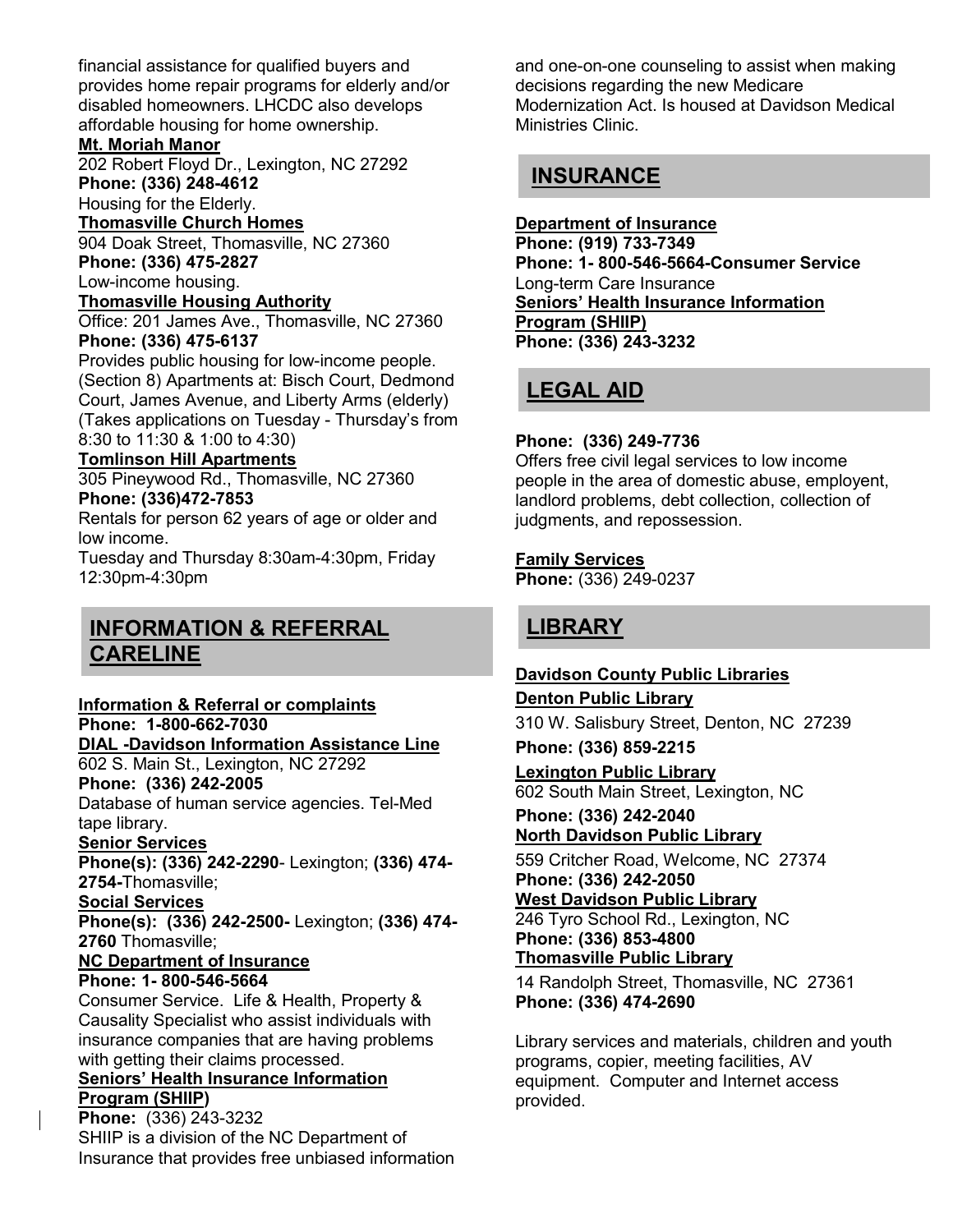## **LONG TERM CARE FACILITIES**

(Rest Homes/ Homes for the Aged/Adult Care Homes; Family Care Homes/ Group Homes) **Brookstone Rest Home and Retirement Center** 2968 Salisbury Rd., Lexington, NC 27292 **Phone: (336) 243-2500** Alzheimer Unit **Brookdale of Lexington** 161 Young Dr. Lexington, NC 27292; PO Box 1733, Lexington NC 27293 **Phone: (336) 238-1700** Alzheimer's Unit **Clare Bridge of Winston-Salem** 275 S. Peace Haven Rd., Winston-Salem, NC 27107 **Phone: (336) 768-9594** Rest Home for the memory impaired; **DOES NOT TAKE MEDICAID. Hilltop Living Center** 592 Hilltop Dr., Linwood, NC 27299 **Phone: (336) 853-8113 Kateland Family Care Home**  294 Old Hwy 109, Lexington, NC 27292 **Phone: (336) 472-2745** 6 bed home. **Landmark Estates** 255 Thomas School Rd., Winston-Salem, NC **Phone: (336) 764-1056 Mallard Ridge/Assisted Living** 9420 N Hwy 150, Clemmons NC 27012 **Phone: (336) 775-2205**  Alzheimer's Unit, 100 Beds, 16 Special Care **The Oaks of Thomasville** 915 W. Cooksey Dr., Thomasville, NC 27360 **Phone: (336) 472-7171 Westanna Family Care** 716 W. 5<sup>th</sup> Ave., Lexington, NC 27292 **Phone: (336) 248-6489**

## **LONG TERM CARE FACILITIES**

(Intermediate & Skilled Nursing Facilities)

### **Abbott's Creek and Rehab**

**Phone: (336) 248-6644 Alston Brook** (Alzheimer's Unit) 4748 Old Salisbury Road, Lexington, NC 27295 **Phone(s): (336) 956-1132 Liberty Wood Nursing Center** - 1028 Blair St., Thomasville, NC 27360 **Phone: (336) 472-7771 Brian Center Nursing Care** 279 Brian Center Dr., Lexington, NC 27292 **Phone: (336) 249-7521**

### **Pine Rine Health and Rehab of Davidson**

(Alzheimer's Unit) 706 Pineywood Rd., Thomasville, NC 27360 **Phone: (336) 475-8425 Lexington Health Care Center** (RH) 17 Cornelia Dr., Lexington, NC 27292 **Phone: (336) 242-1349 TDD Line: (336) 242-1488 Mountain Vista Health Park** (RH) 106 Mountain Vista Rd., PO Box 1547, Denton, NC 27239 **Phone: (336) 859-2181 Piedmont Crossing** (RH) 100 Hedrick Dr., Thomasville, NC 27360 **Phone: (336) 472-2017 Long-Term Care Ombudsman** 2216 W. Meadowview Rd., Greensboro, NC **Phone: (336) 294-4950** Works with consumers, concerned citizens, nursing & rest homes, & public agencies to enhance the quality of care & life of residents in long-term care facilities.

## **MEALS**

### **Davidson County Department of Senior Services**

**Home Delivered Meals** 211 W. Colonial Drive, Thomasville, NC 27360 **Phone: (336) 474-2757**

### **Office Hours**: M-F, 8am-5pm

Provide nutritious meals to homebound senior citizens (60 years old or older), who live within Davidson County and are unable to prepare or obtain and adequate and complete noon-time meal. There are 17 delivery routes. Meals are delivered by local volunteers Monday - Friday, but not on holidays or during inclement weather. Volunteers provide a daily check and brief friendly visit.

**Fees:** No fees charged.

**Eligibility:** Must be 60+ years, live within our serving area, have inability to obtain or prepare nutritious meals, and be homebound.

**Intake procedure:** Call Sabrina Orman or Ron Bellini

**Service Area:** Davidson County rural communities

### **Nutrition Sites**

211 West Colonial Drive Thomasville, NC 27360 **Phone: (336) 474-2757 Eligibility:** Must be 60+ and a resident of Davidson County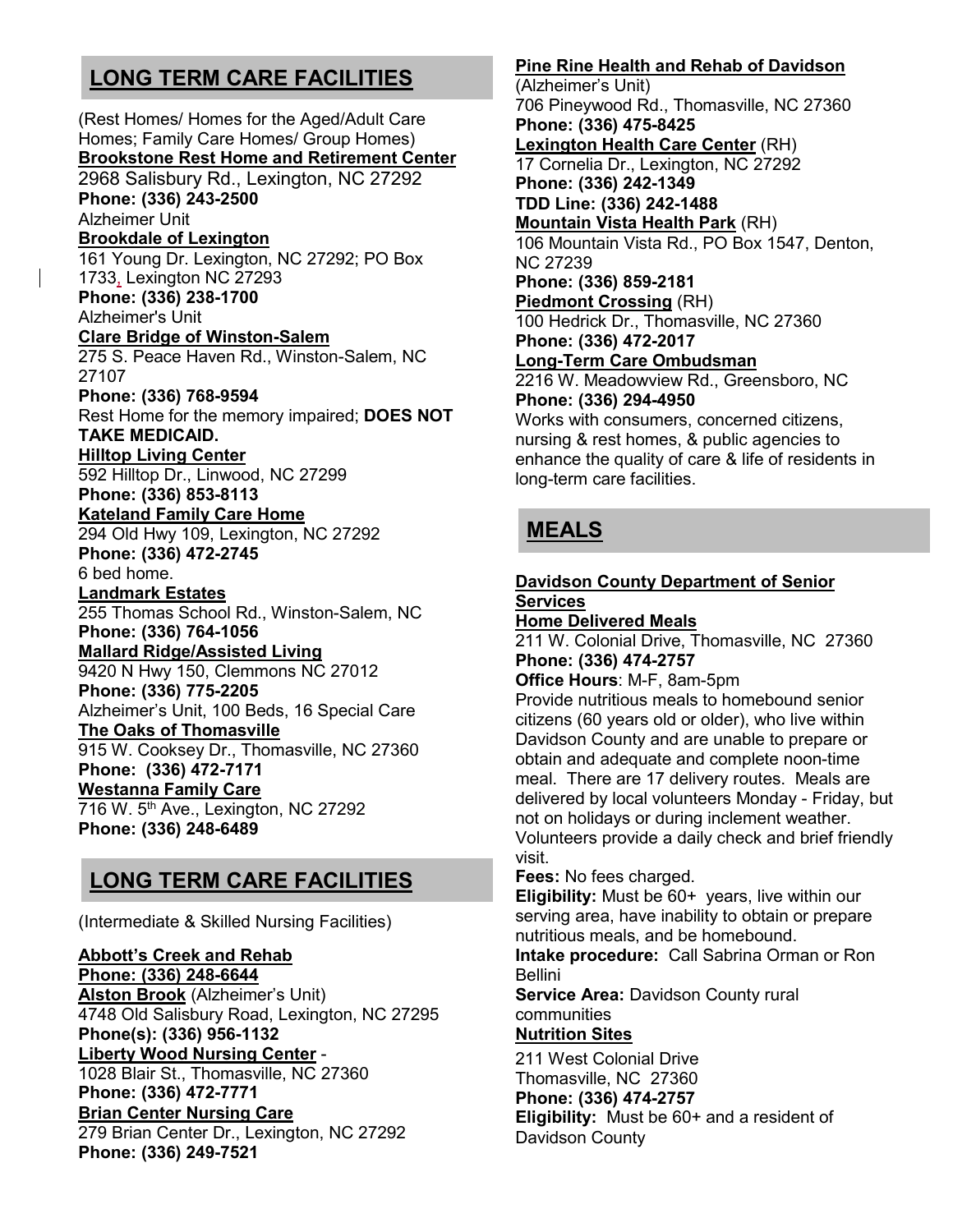**Service Area:** Have 5 sites in the county (Lexington, Thomasville, Denton, Southmont and Welcome).

#### **Meals on Wheels of Lexington**

104 E. Center Street, Lexington, NC 27292 **Phone: (336) 248-4934**

**Contact:** Bob Husted

**Eligibility:** Must live within the city limits of Lexington. Contact Bob Husted for mor information.

## **Meals on Wheels of Thomasville**

PO Box 1821, Thomasville, NC 27360 **Phone: (336) 472-7532**

Delivers one meal a day Mon-Fri.

#### **Fee:** None

**Eligibility:** Have to be homebound with no one to prepare a meal. Call to discuss eligibility. Service Area: 5 routes from Thomasville Medical Center and 1 from Piedmont Crossing. Must live within an hour's drive from departure sites.

## **MEDICAL SUPPLIES**

(Rent and sell) **Advanced Services** 713 N. Main St. High Point NC 27262 **Phone: 1-800-868-8822** 207-F S Westgate Dr., Greensboro, NC 27407 **Phone: 1-800-868-8822** 495K Arbor Hill Rd., Kernersville, NC 28274 **Phone: (336) 996-8822 American HomePatient Inc.** 1209 N Fayetteville St. Asheboro NC 27203 **Phone(s): 1-800-682-8351 or (336) 625-1010 American Legion Phone: (336) 249-1437** Can provide crutches, wheelchairs, and walkers. **Apria Health Care** 3187 Peters Creek Pkwy, Suite B, Winston-Salem, NC 27127 **Phone: (336) 771-8347 Area Pharmacies** (in phone book) **Avery Medical Inc.** 2515 Countryview Dr Lexington, NC 27292 **Phone: 1-800-356-7969; (336) 744-6219 Family Medical Supplies** 218 Anna Lewis Dr., Lexington, NC 27292 **Phone: (336) 248-3700 Holladay Surgical Supply** 555-B West Center Street Ext., Lexington, NC 27292 **Phone: (336) 242-2290 Tyro United Methodist Church** 4484 S NC Hwy 150, Lexington, NC 27292 **Phone: (336) 853-7459** Loan Closet

## **MENTAL HEALTH**

### **Cardinal Innovations**

Cabarrus-Davidson-Rowan-Stanly-Union **Phone(s): 1-800-939-5911** for 24-hour-7 day a week services.

**Carolina Counseling**

16 E. Center Street, Lexington, NC 27292

**Phone: (336) 300-7614**

### **DayMark Recovery Services**

220 East 1st Avenue Extension, Suite 10 Lexington, NC 27292 **Office Hours:** M-F 8am-8pm **Phone: (336) 242-2450 Family Services of Davidson County Phone: (336) 249-0237**

**Family Services of Davidson County**

1303 Greensboro Street Ext. Lexington, NC 27292

**Phone: (336) 249-0237 Monarch Behavioral Service, Inc.**

820 Grimes Blvd., Lexington, NC 27292 **Phone: (336) 224-6071**

Provides support and services to people with developmental disabilities, mental illness, substance abuse and co-occurring disabilities. Provides support to individuals with mental health, substance abuse, and/or developmental disability needs.

## **PARKS & RECREATION**

**Lexington:** 512 S. Hargrave, Lexington, NC **Phone: (336)248-3960 Thomasville:** 1 East Main St., Thomasville, NC 27360 **Phone: (336)475-4280 Davidson County:** 555-D W. Center St. Ext., Lexington NC 27292 **Phone: (336)242-2285.** Activities. Helps coordinate Senior Games. **Denton:**  201 W. Salisbury Street, Denton NC 27239 **Phone: (336) 859-4231**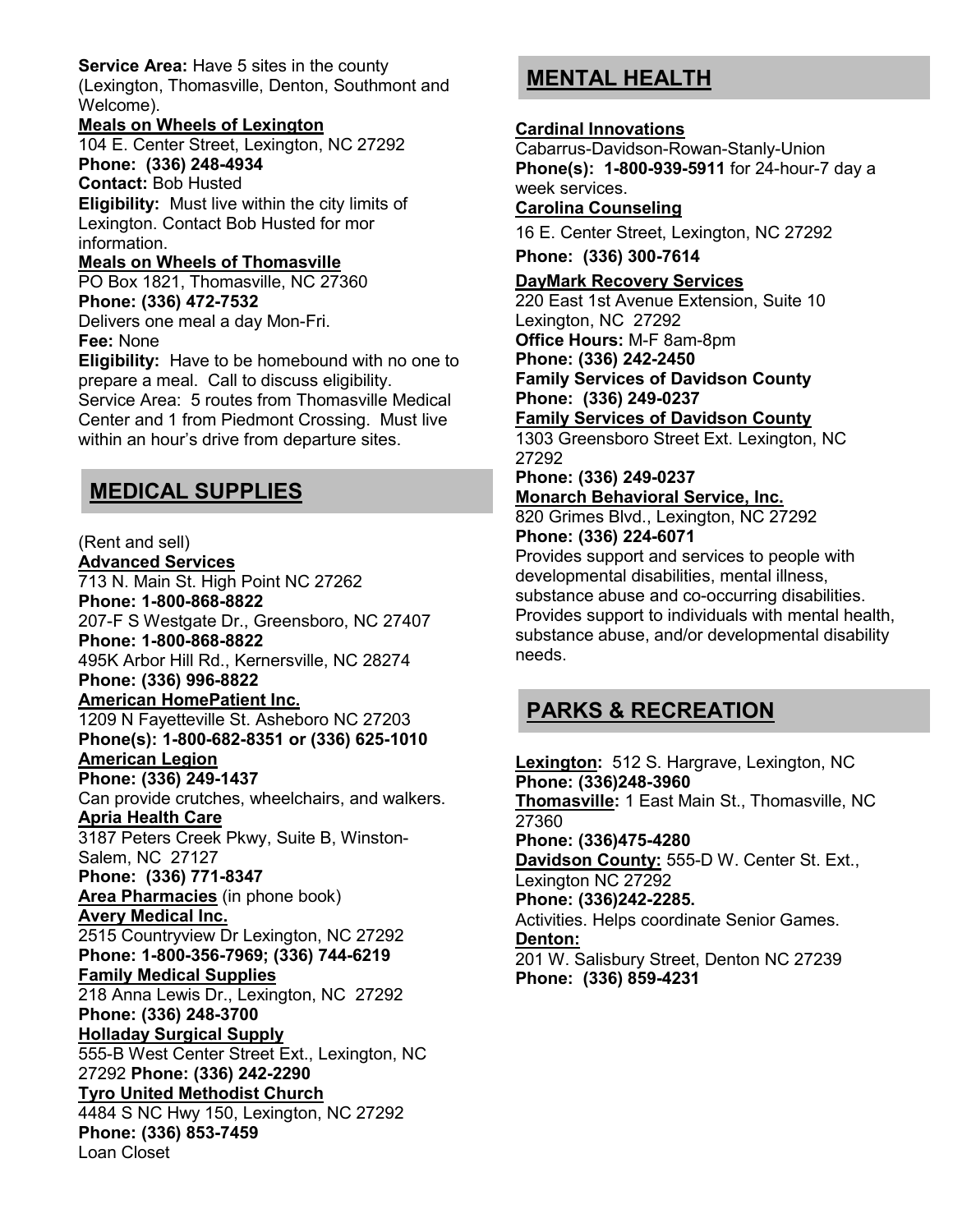## **PREGNANCY**

#### **Alpha Pregnancy Support, Inc.**

19-B E.  $2^{nd}$  Avenue Lexington, NC 27293-1385 **Phone: (336) 272-1218 Office Hours:** M-F 9am-4pm

Free pregnancy tests, counseling services, support services (clothing, cribs, etc.), referrals for adoption services, supply information regarding pregnancy, abortion, adoption, pre-natal, postnatal and AIDS. Mom's support classes, abstinence education and biblical counseling. All services free and confidential.

**Florence Crittenden Services** 300 Blyth Blvd., Charlotte, NC 28236 **Phone: 1-800-448-0024 Infertility Clinics UNC School of Medicine-Chapel-Hill Phone: 1-800-872-1931 Wake Forest Baptist Health Phone: (336) 716-2011**

## **SENIOR SERVICES OF DAVIDSON COUNTY**

555 West Center Street Ext., Lexington, NC 27292

**Phone: (336)242-2290**

211 W. Colonial Dr., Thomasville, NC 27360 **Phone: (336)474-2754**

Lead Agency for Services for Seniors in Davidson County, home delivered meals, congregate nutrition sites, CAP/DA, in-home aides, care management, information & case assistance, senior games, Family Support Group, monthly senior publication, general advocacy for seniors, educational & social programming.

## **SOCIAL SECURITY**

### **Phone: 1-800-772-1213**

### **www.socialsecurity.gov**

**Salisbury** 1840 Jane Alexander Blvd. Salisbury, NC 28146 **Phone: 1-877-405-3157 Winston-Salem** 5205 University Pkwy Winston- Salem, NC 27106 **Phone:** (**336) 767-3736 Greensboro**

6005 Landmark Center Blvd, Greensboro, NC 27407 **Phone**: **(336) 854-1809**

## **SOCIAL SERVICES (DSS)**

913 N.Greensboro Street Lexington, NC 27292 **Phone: (336) 242-2500** 211 West Colonial Drive Thomasville, NC 27360 **Phone: (336) 474-2760 Office Hours**: M-F, 8am-5pm excluding Holidays

Provides opportunities which assure personal dignity and self-sufficiency for all citizens. Assists individuals and families in reaching these goals through economic support programs which ensure that food, shelter, medical care and other basic needs are met. Social work services promote self-determination, enhance family functioning and protect children and disabled adults from abuse, neglect and exploitation. Advocates for services which improve the quality of life for individuals and families, affirm each individual's worth, and encourage personal responsibility in decision making.

**Emergency assistance:** rent, medicine, utilities, heating, etc.; Eye certifications.

**Adoption and Foster Care:** Assists with adoption; becoming foster care parents; **Adult:** Rest home/ nursing home inquiries/ placement. In-home aides; ADULT PROTECTIVE SERVICES; Medical Transportation; Services for the Blind; **Child Support Enforcement: Children's Protective Services; Food Stamp Program; Information & Referral; Medicaid Program; Subsidized Child Care; Work First Employment; Work First Family Assistance (WFFA):** assistance for families and children.

## **SUPPORT GROUPS**

**Alcoholics Anonymous - (336) 249-8824 Alzheimer's - Senior Services (336) 242-2290 Bereavement/Grief Support Group (336) 475-5444, 1-800-768-4677 Cancer: (336) 249-7265 Caregiver:** Senior Services **(336) 242-2290 Sexual Assault Response Program Phone: 1-800-QUIT-NOW (1-800-784-8669)**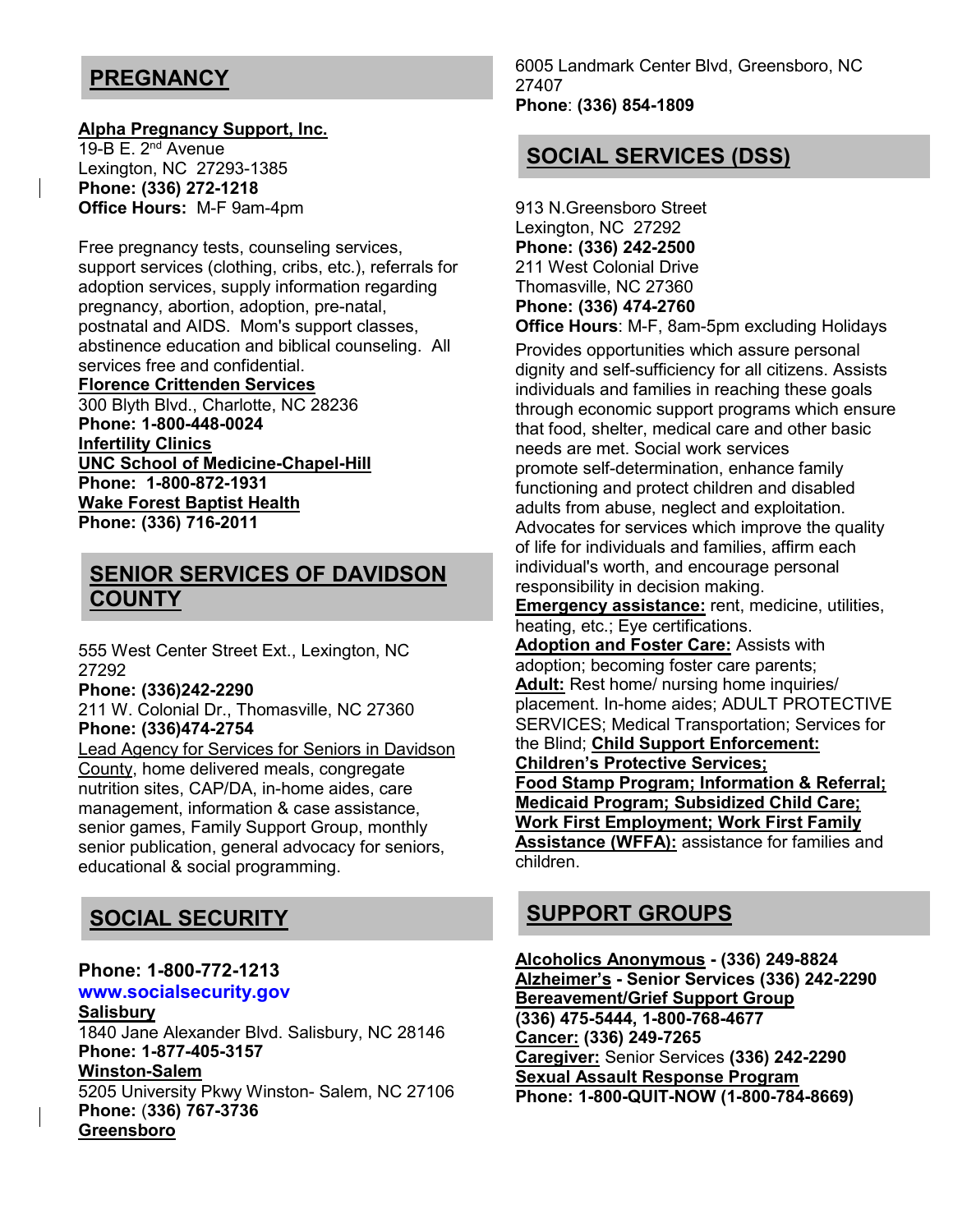## **TRANSPORTATION**

#### **Davidson County Transportation Services Phone(s): (336) 242-2000-Lexington; (336) 474-2648-Thomasville**

Provides transportation to doctor's appointments, grocery, drug store & others for elderly & other agency specified clients.

**Social Services - Medical Transportation: Phone: (336) 242-2500-Lexington and Thomasville** Some eligibility requirements. **Express Taxi: Phone: (336) 472-5553-Thomasville PART-Piedmont Authority for Regional Transportation Phone: (336) 883-PART (7278)** Express Buses and Shuttles Providence Transportation **Phone: (336) 472-7433 Providence Transportation**

**Phone: (336) 472-7433**

### **UNITED WAY OF DAVIDSON COUNTY**

11 Court Square, Lexington, NC 27292 **Phone: (336) 249-2532**

**Office Hours**: M-F, 8:30am-5pm United Way provides support to 31 member agency programs in Davidson County. This support includes financial support (through annual campaign drive); start-up assistance through venture grants; volunteer recruitment through volunteer center functions; and management/financial consultant assistance if requested.

### **NC 2-1-1**

### **www.nc211.org or www.unitedwaync.org/nc211**

**Phone(s): 211 or 1-888-892-1162** Find community health and human service resources in your community. Free and confidential and available in any language 24 hours a day, 365 days a year.

## **VETERAN ORGANIZATIONS**

#### **American Legion**

100 Wilfred Ave Lexington, NC 27292 **Phone: (336) 249-1437**

Donations to veterans in distress; limited medical equipment loan closet.

**Veteran's Benefits 1**-**800-827-1000 Veteran's Outreach Program** 223 S. Brevard St, Charlotte NC 28202 **Phone: (704) 333-6107** Counseling for veterans & family. **Veteran's Services Office** 913 Greensboro Street, Lexington, NC 27292 **Phone: (336) 242-2037 Denton Office-** 310 W. Salisbury St**. Phone: (336) 242-2037**, First & Third Wednesday- 1:30-4:30 PM; **Thomasville Office-** 211 W. Colonial Dr. **Phone: (336) 474-2677** 

## **WORKSHOP OF DAVIDSON**

275 Monroe Rd, Lexington, NC 27292 **Phone:** (**336) 248-2816** www.workshopofdavidson.org Providers of vocational and life skills programs for adults with intellectual and developmental disabilities since 1964

### **Vocational Rehab**

414 Piedmont Drive, Lexington, NC 27292 **Phone:** (336) 249-0241

## **YMCA**

### **J Smith Young YMCA:** 119 West Third Avenue Lexington, NC 27292 **Phone: (336) 249-2177 Office Hours**: M-F, 5:30am-10pm; Sat, 8:30am-6pm; Sun, 1:30pm-6pm **Tom A Finch Community YMCA:** 1010 Mendenhall Street Thomasville, NC 27360 **Phone: (336) 475-6125 Office Hours:** M-Th, 5:45am-9:30pm; F, 5:45am-7pm; Sat, 9am-6pm; Sun, 2pm-6pm

Offers a Wellness Center for members, floor aerobics classes, yoga classes, and water exercise classes. Provide afterschool care and childcare drop-off for workouts. Meeting room facilities are available to members and the public for social gatherings.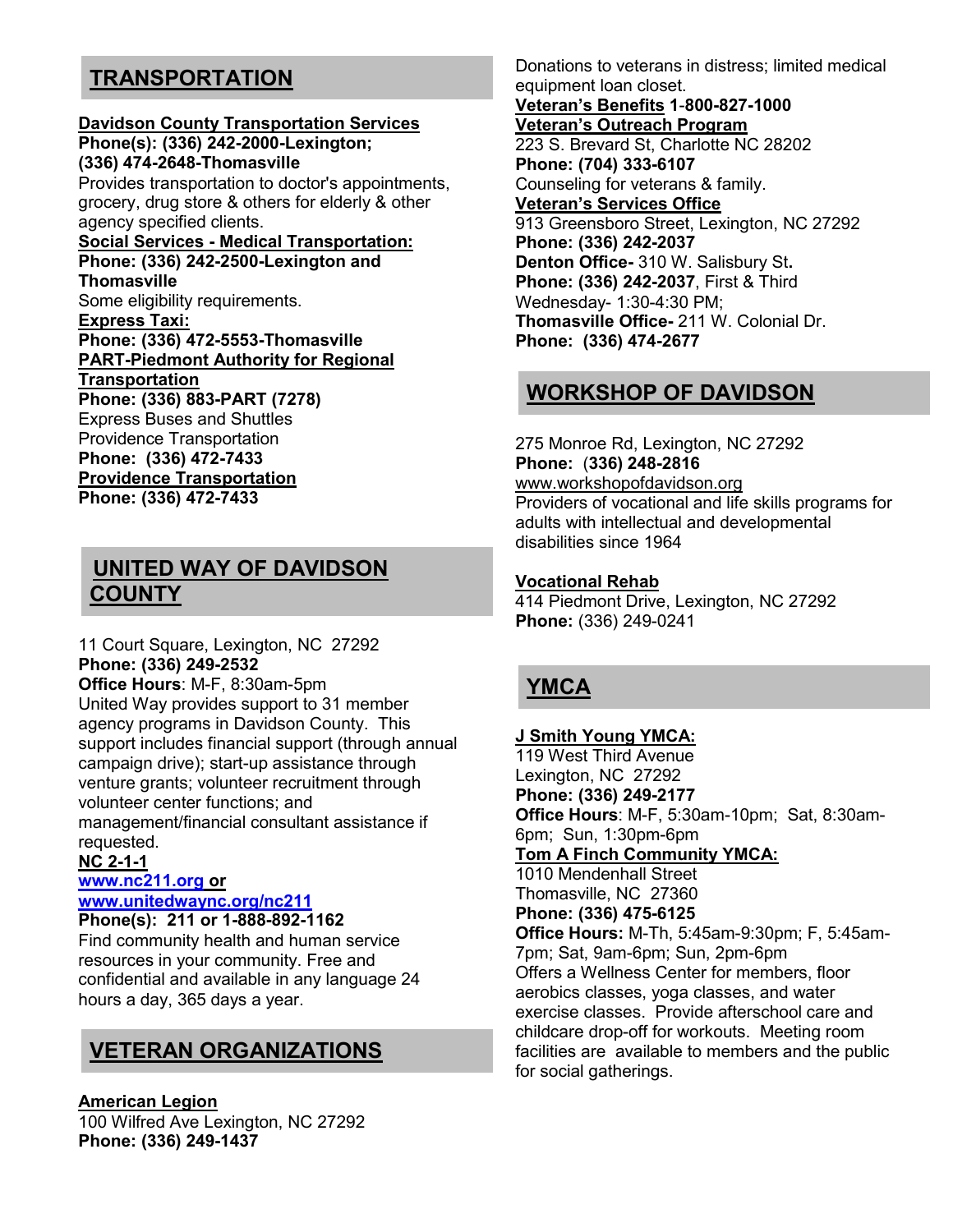## **800 & Other Numbers**

**Alcohol and Drug Helpline** – 803-313-3700 **Allergies/Asthma** - 800-222-LUNG; 800-727- 8462 **Alliance for the Mentally Ill** – 800-451-9682 **American Diabetes Association**www.diabetes.org - 800-342-2383 **American Foundation for the Blind** - 800-232- 5463 **American Heart Association, American Stroke Association** –800-284-6601 **American Kidney Fund** – 800-638-8299 **American Liver Foundation** - 800-223-2732 **Arthritis Foundation** - 800-883-8806 **Bureau of Alcohol, Tobacco & Firearms** - 800-283-4867 **Carolina's Poison Center** - 800-222-1222 - **Charlotte Center for Missing Persons-NC** - 800-522-5437 **Child Find Hotline** - 800-426-5678 **Child Help** (crisis counseling for abused children & abused adults) 800-422-4453 **Crime Stoppers** – (336) 243-2400 **Cystic Fibrosis Foundation** - 800-344-4823 **Department of Housing & Urban Development (HUD)** –800-669-9777 **DHHS CARELINE-**1-800-662-7030 (English/Spanish) and 1-877-452-2514 (TTY**) Disability Hotline of NC** - 800-638-6810 **Down's Syndrome Society** –800-221-4602 www.ndss.org or info@ndss.org **Drug Abuse Hotline** - 800-662-4357 **DNA Testing-**1-800-362-2367 **Duke Regional Poison Control Center** – 800-848-6946; 1-800-DNA-CENTER **Easter Seal Society of NC** -800-662-7119 **Eldercare Locator** – 800-677-1116 nationwide contacts for services for seniors **Eli Lilly Indigent Patient Program** – www.lilly.com - 800-545-6962 **Epilepsy Association of NC** - 800-451-0694 **Epilepsy Information** - 800-642-0500 **Headaches** - 800-843-2256 **Home Health Complaint Hotline** (NC) 800-624-3004 **Insurance, Health** for NC's underinsured children: 800-742-KIDS **Internal Revenue Service** - 800-829-1040 **Juvenile Diabetes Foundation** - 800-533-2873 **Lawyer's Referral Service of NC** – 800-662-7660 **Leukemia Society** - 800-888-9934 **Lupus Foundation** – 877-849-8271 www.lupusnc.org

### **Medicaid Information** - 800-662-7030 **Medicare** -

Complaints about Care - 800-624-3004 Complaints on Medicare Supplement or General Information - 800-443-9354 Telephone Hotline - 800-MEDICARE www.medicare.gov

**Multiple Sclerosis** - 800-344-4867; 800-477-2955

**National Center for Sight** - 800-221-3004 **National Eye Care Project Helpline** - Provides referrals for free eye exams for people 65 & older on limited incomes who do not have access to an ophthalmologist they have seen in the past 800-222-3937

**National Parkinson's Foundation** - 800-327-4545 **National Runaway Switchboard** - 800-621-4000 **National Stroke Association** - 800-787-6537 **NC 2-1-1 -**211 or 1-888-892-1162 www.nc211.org or www.unitedwaync.org/nc211 **NC Client Assistance Program** Information about rehabilitation programs in NC 800-215-7227 **NC Lions Foundation** - 800-662-7401 **NC Medical Board** 800-253-9653 **NC Board of Physical Therapy**- 800-800-8982 **NC Travel & Tourism Information** - 800-847-4862 or 800-VISIT-NC **NC Wildlife** (Violations) - 800-662-7137 **Prescription Medication Assistance:** www.needymeds.com **;**  www.myrxadvocate.com – 877-331-0362 www.prescriptionassistance360.org - 888-331-1002

## **Other Resources - Locally**

## **Partnership for Prescription Assistance**

**Phone:** 1-800-477-3669

 Your church, your bank, your physician, your attorney, your pharmacist, your phone book, your police department, your newspaper, your hospital, and your neighbors are also excellent resources!

 We hope you will find these sources helpful. This listing is not intended to be a complete listing of all the services available in and for Davidson County.

 Also, if this information has been confusing and you are not sure where to turn, call Davidson County Health Department (DCHD) at (336) 242- 2880.